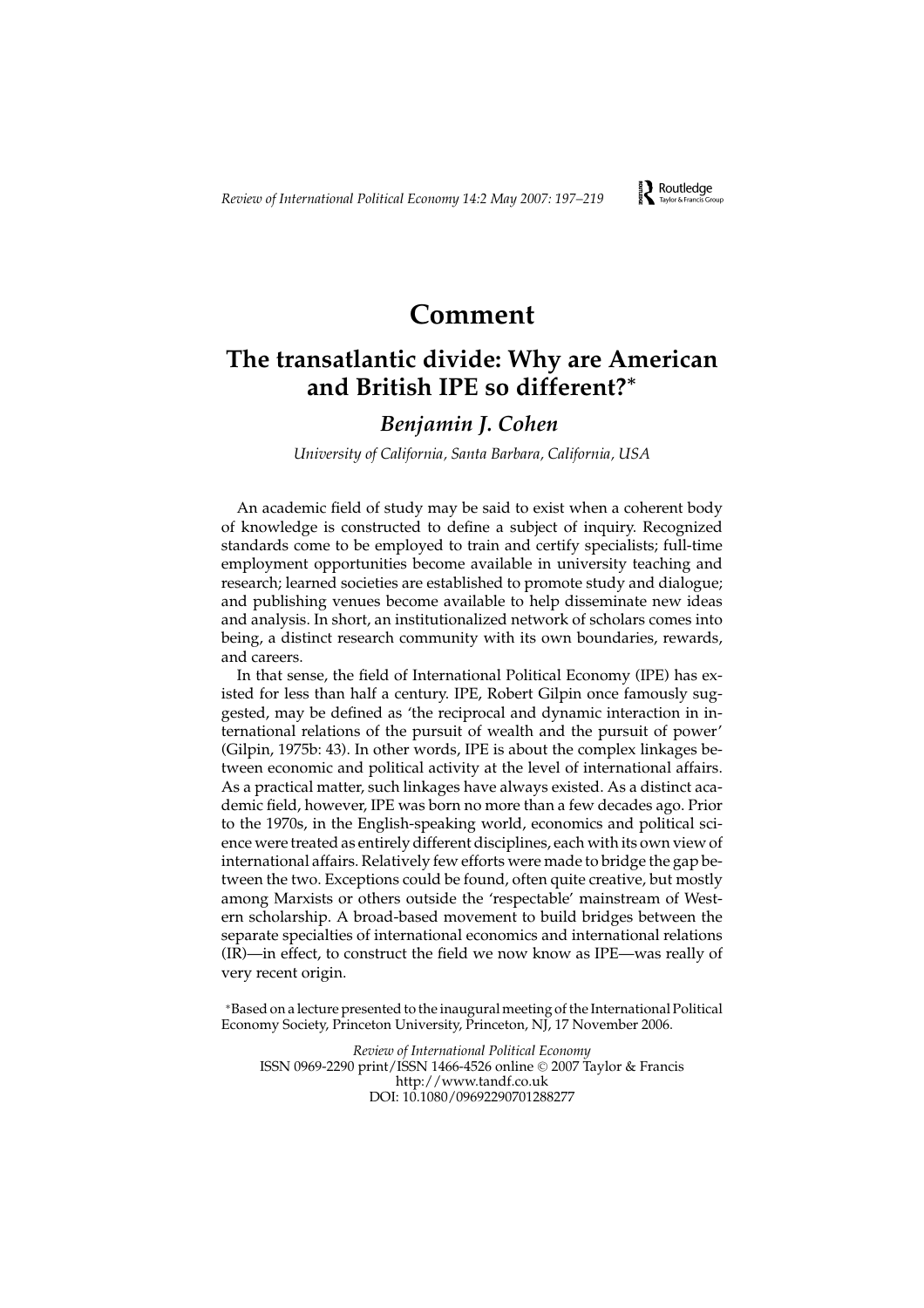David Lake (2006) is right in describing the field today as a 'true interdiscipline'. But it is hardly a monolith. Beyond an interest in marrying international economics and IR, there is no consensus at all on what, precisely, IPE is about. Once born, the field proceeded to develop along separate paths followed by quite different clusters of scholars. One source describes IPE today as 'a notoriously diverse field of study' (Phillips, 2005: 69). Another characterizes it, simply, as 'schizoid' (Underhill, 2000: 806).

Globally, the dominant version of IPE (we might even say the hegemonic version) is one that has developed in the US, where most scholarship tends to hew close to the norms of conventional social science. In the 'American school', priority is given to scientific method – what might be called a pure or hard science model. Analysis is based on the twin principles of positivism and empiricism, which hold that knowledge is best accumulated through an appeal to objective observation and systematic testing. In the words of Stephen Krasner, one of the American school's leading lights: 'International political economy is deeply embedded in the standard methodology of the social sciences which, stripped to its bare bones, simply means stating a proposition and testing it against external evidence' (Krasner, 1996: 108–9). Even its critics concede that the mainstream American version of IPE may be regarded as the prevailing orthodoxy.

But it is not an orthodoxy that goes without challenge. Elsewhere in the English-speaking world – above all, in Britain – an alternative version of IPE emerged that, from its earliest days, was quite distinct from the American school. Across the pond, scholars are more receptive than in the US to links with other academic disciplines, beyond mainstream economics and political science; they also evince a deeper interest in normative issues. In the British style, IPE is less wedded to scientific method and more ambitious in its agenda. The contrasts with the mainstream American approach are not small; this is not an instance of what Freud called the 'narcissism of small differences'. Indeed, the contrasts are so great that it is not illegitimate to speak of a 'British school' of IPE, in contrast to the US version.

The distinction is not strictly geographic, of course. There are Britons or others around the world who have happily adopted the US style, just as there are those in the US whose intellectual preferences lie more with the British tradition. The distinction, rather, is between two separate branches of a common research community – two factions whose main adherents happen to be located, respectively, on opposite sides of the Atlantic.

Between the two sides there is a deep divide. The question is: Why? Why are the American and British versions of IPE so different? And what, if anything, should be done about it? After briefly summarizing the key differences between the two schools, I propose to explore the distinctive origins of each. On either side, both historical contingency and human agency played critical roles, interacting to create separate styles of inquiry. This is not necessarily a bad thing. Each style does have considerable strengths.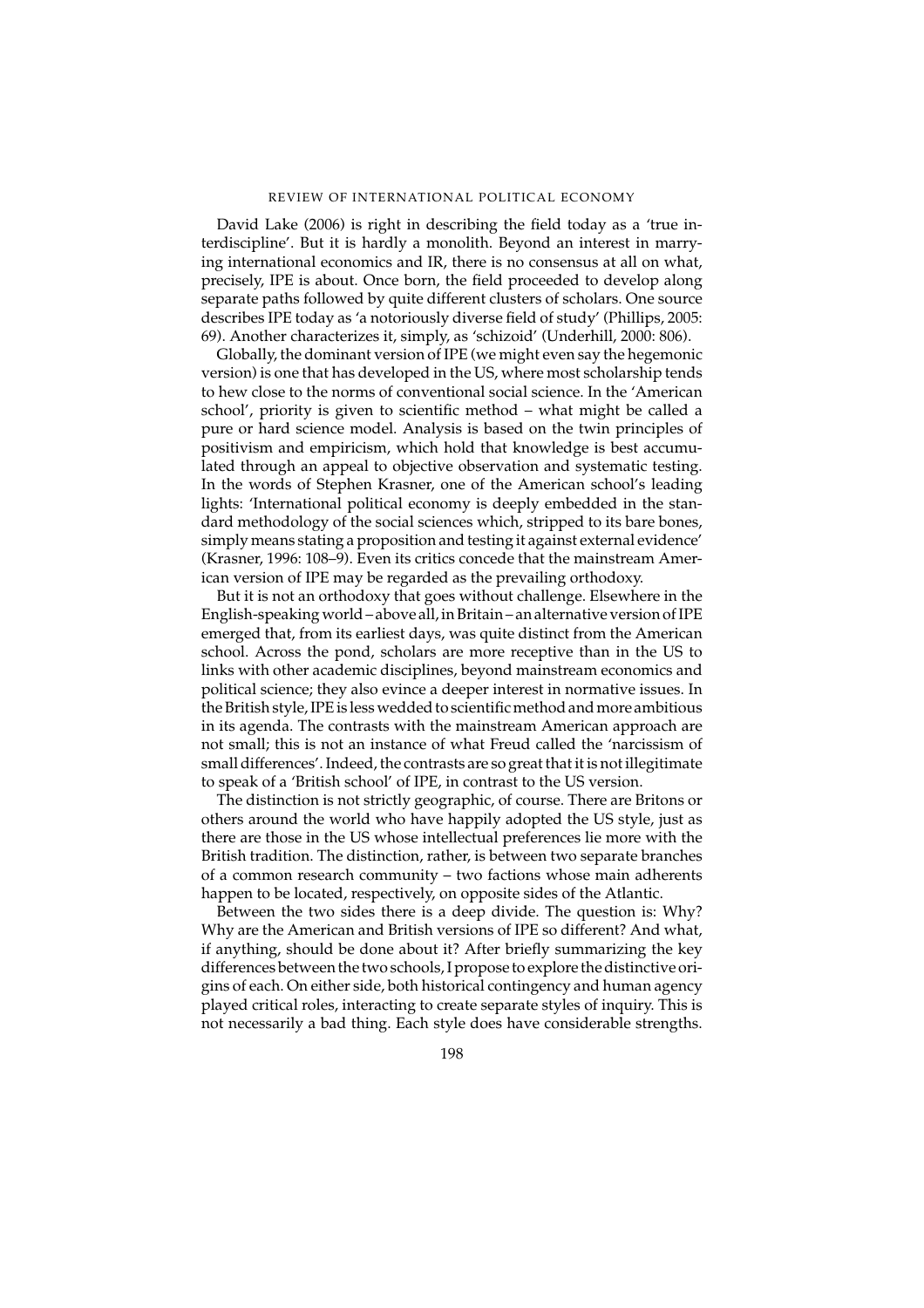But each has weaknesses as well. Neither may lay claim to comprehensive insight or exclusive truth. My conclusion, therefore, is a simple one. To promote the further development of the field of IPE, it is not enough to continue to build bridges between international economics and IR. Bridges must be built across the transatlantic divide, too.

# **THE TRANSATLANTIC DIVIDE**

In speaking of a transatlantic divide, I use the term 'school' loosely. By no means do I mean to imply any sort of common goal or unified agenda. On either side of the pond, scholars differ greatly on matters of substance as well as emphasis; in terms of theory, consensus is often lacking on even the most basic causal relationships. Rather, I use the term to refer to shared ('inter-subjective') understandings at a much more fundamental level. Each school is defined by a broadly accepted, if typically unacknowledged, world view – as one source puts it, a specific intellectual *culture*, representing 'a particular view of what and who . . . constitute the legitimate study of IPE' (Murphy and Tooze, 1991: 16–7). Within those separate cultures, each school has crafted its own common language with which to communicate.

At issue are basic questions of *ontology* and *epistemology*. Ontology, from the Greek for things that exist, is about investigating reality: the nature, essential properties, and relations of being. In other contexts, ontology is used as synonym for metaphysics or cosmology. In social science, it is used as a synonym for studying the world in which we actually live. What are the basic units of interest and what are their key relationships? Epistemology, from the Greek for knowledge, has to do with the methods and grounds of knowing. What methodologies do we use to study the world? What kinds of analysis will enhance our understanding? The differences between the American and British schools may be best understood in terms of their contrasting understandings about ontology and epistemology.

Briefly, in terms of ontology, the American school remains determinedly state-centric, privileging sovereign governments above all other units of interest. The British school, by contrast, treats the state as just one agent among many, if states are to be included at all. For the American school IPE is essentially a subset of IR, sharing the political science discipline's central preoccupation with public policy. The core object of study – the field's 'problematique', to use a term favored more by British scholars than by Americans – is limited to questions of state behavior and system governance. The main purpose of theory is explanation: to identify causality. The driving ambition is problem solving: to explore possible solutions to challenges within the existing system. For the British school IPE is more inclusive – more open to links to other areas of inquiry. The problematique is more ecumenical, concerned with all manner of social and ethical issues.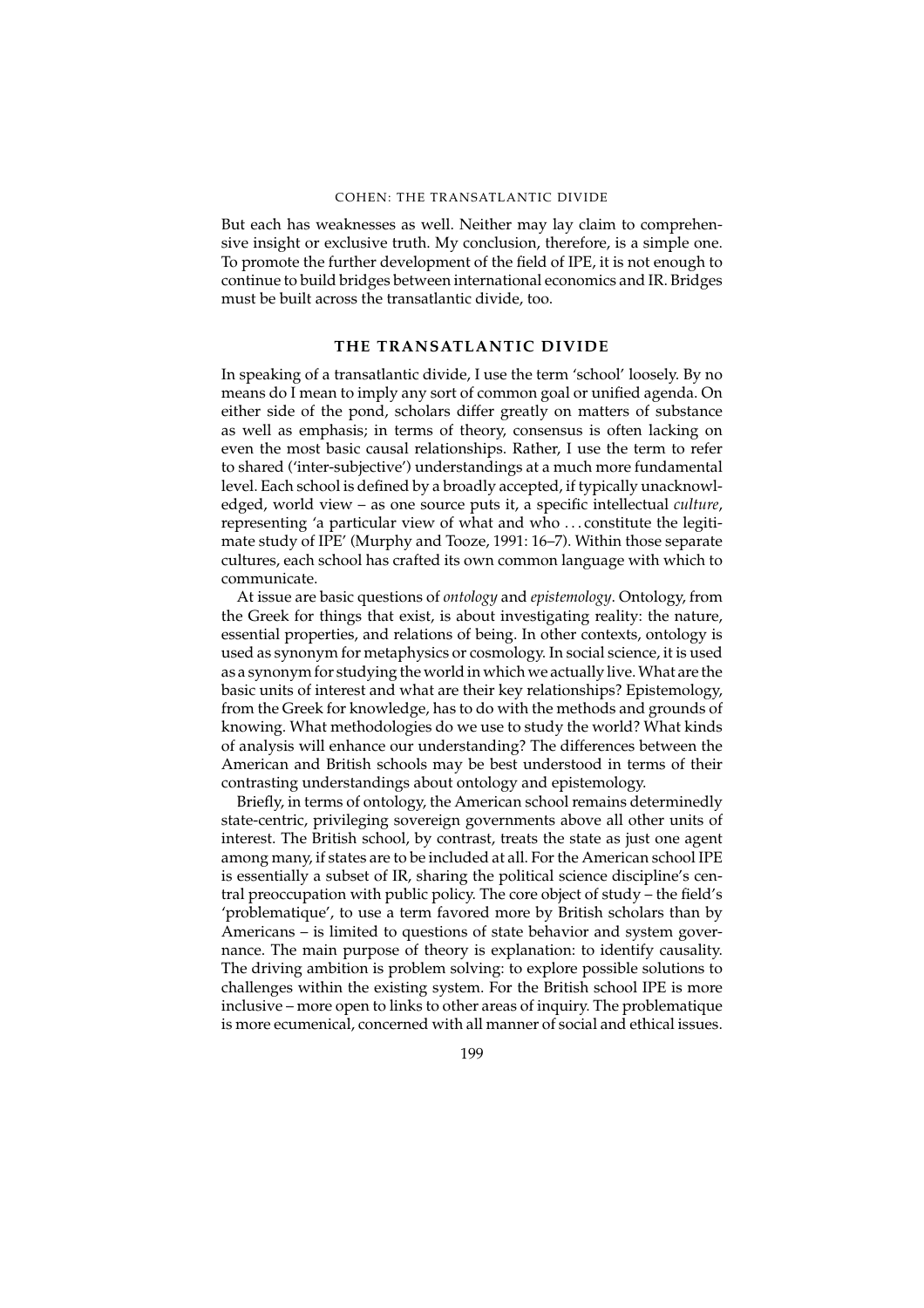The main purpose of theory is judgment: to identify injustice. The driving ambition is amelioration: to make the world a better place. Where the American school aspires to the objectivity of conventional social science, the British school is openly normative in the tradition of pragmatism and classical moral philosophy.

In terms of epistemology, the American school remains wedded to the principles of positivism and empiricism – the twin pillars of a hard science model. Deductive logic and parsimonious reasoning are used to seek out universal truths. Formal research methodologies are put to work to test hypotheses and promote the cumulation of knowledge. The British school, by contrast, embraces approaches that are more institutional and historical in nature and more interpretive in tone. Less formal methodologies are preferred in order to accommodate the school's wider range of analytical concerns. Where the American school self-consciously restricts itself mainly to mid-level theorizing – highlighting key relationships within larger, stable structures – the British school aims for grander visions of systemic transformation or social development. Where the American school values 'normal' science, the British school identifies more with so-called 'critical theory', best known for what one observer, himself a critical theorist, calls an 'oppositional frame of mind' (Brown, 2001: 192).

Differences like these are not necessarily undesirable – *if* they give rise to fruitful dialogue. Unfortunately, that does not seem to be the case here. In practice, communication between the two schools has been stunted at best, even growing weaker with time. An initial gap between the two styles was understandable, given their separate starting points on the opposite sides of the Atlantic. But over time their mutual insularity has only grown deeper as a result of divergent patterns of socialization. Winston Churchill, echoing an earlier thought of George Bernard Shaw, said that the US and Britain are two nations divided by a common language. Similarly, the American and British schools of IPE are two cultures divided by a common subject.

This sort of phenomenon is hardly unfamiliar in academic life. Disciplines and areas of study often fragment as specialists seek out the comfort of others who share the same perspective. As Margaret Hermann has observed, 'Our identities become intertwined with the perspectives and points of view of the theoretical cohort to which we perceive ourselves belonging. And we tend to distance ourselves from those we do not understand or whose ideas seem discordant with our group's theoretical outlook' (Hermann, 1998: 606). The process is a natural one and tends to be self-reinforcing. Once begun, its momentum is hard to overcome.

As a result, students on either side of the divide are rarely exposed to more than one version of IPE. All too often, they complete their training unaware of the full range of possibilities for research. Without realizing it, they become members of a faction; the language they acquire is more in the nature of a dialect, limiting discourse. Such factionalism may not be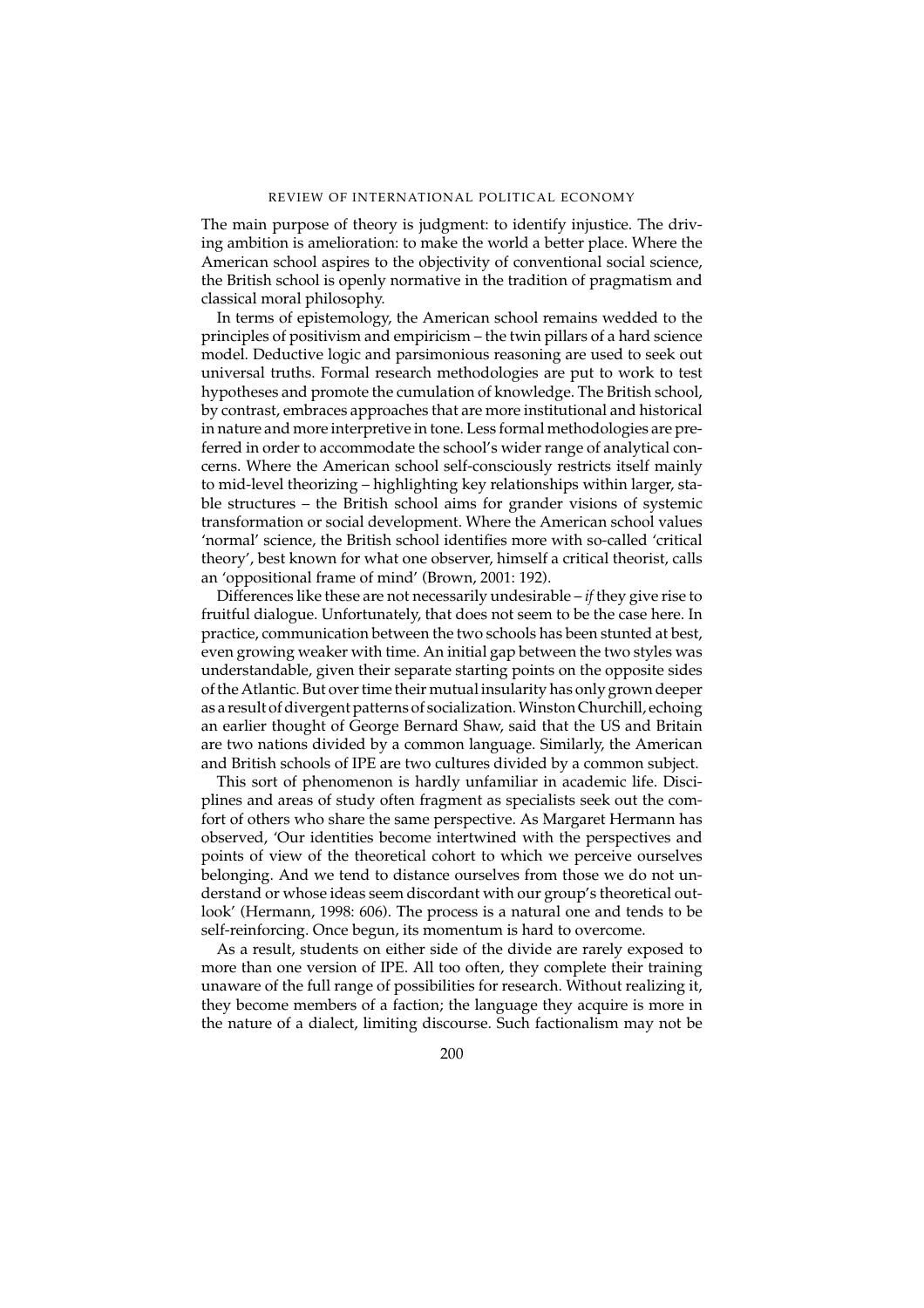a sign of dysfunction in a scholarly community. But if the factions do not talk to each other, it can hardly be regarded as a sign of good health, either.

#### **THE AMERICAN SCHOOL**

I begin with the American school, whose origins go back to the pioneering efforts of a remarkable generation of political scientists. Individually, scholars like Robert Keohane and Joseph Nye, Robert Gilpin, Peter Katzenstein, and Stephen Krasner made extraordinary contributions to the construction of the new field of IPE. Collectively, they and others left a stamp that is indelible.

#### **Historical circumstances**

What triggered the movement? The birth of a new field of study does not take place in a vacuum. Particularly in the social sciences, intellectual developments tend to be tied to historical context – to new events and trends that make old ways of thinking inadequate. And so it was with IPE. Fundamental changes were occurring in the world – the 'real' world, as we social scientists like to call it (mostly without any sense of irony). Both the politics and the economics of global affairs were mutating, calling for new understandings of how thing work and how they might be studied.

Most striking was the remarkable recovery of the European and Japanese economies after the devastation of World War II. By the 1960s, a decisive shift seemed to be taking place in the balance of economic power among industrialized nations. At mid-century, the US had bestrode the world economy like a colossus. But with its growth rate slowing and its balance of payments mired in deficits, America now looked to be on the brink of decline. Continental Europe and Japan, meanwhile, were roaring back, once again forces to be reckoned with. America's moment of economic dominance – of 'hegemony' – appeared just about over. Meanwhile, postwar decolonization had brought new attention to the challenges and dilemmas of economic development. Pressures were mounting for a New International Economic Order that would fundamentally transform the rules governing relations between the wealthy 'North' and the poverty-stricken 'South'.

Behind these changes was a growing interdependence of national economies, which seemed to threaten the ability of governments to manage economic affairs. Year by year, world trade was growing more rapidly than output, bringing greater openness and mutual dependence. And soon financial flows began to accelerate as well with the growth of offshore currency markets – the so-called euro-currency markets – from the late 1950s onwards. By the end of the 1960s it was evident that the expansion of international economic activity had reached a critical point. Power now seemed to be slipping from states, limiting their ability to attain critical goals. For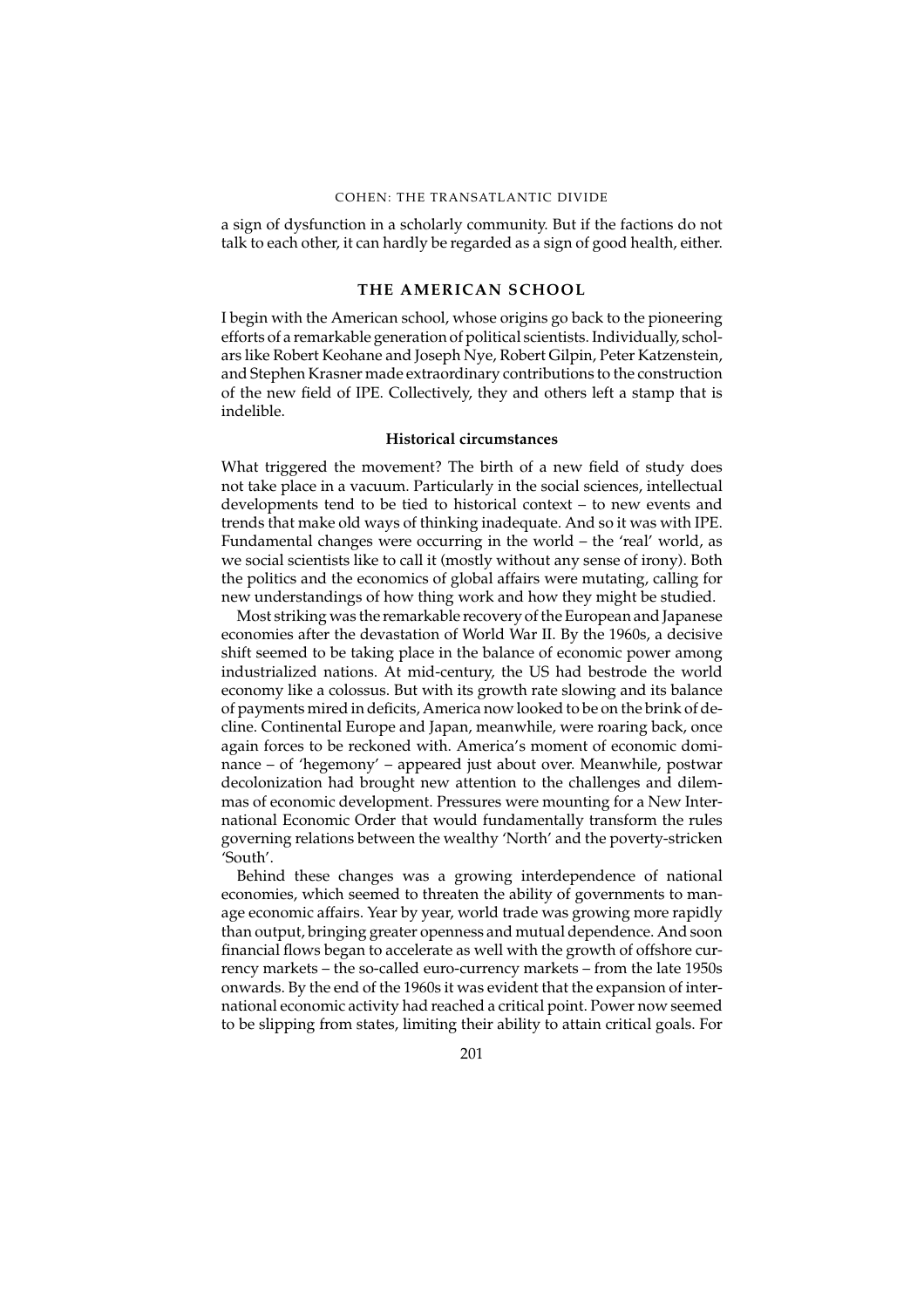governments, markets were becoming a distinct threat, whatever their material benefits.

Conversely, the salience of national security concerns now appeared in abeyance. This was because of a growing détente between the US and the Soviet Union, the two nuclear superpowers. For years, the Cold War had held center stage, reaching a dramatic peak in the brinkmanship of the 1962 Cuban missile crisis. But by the late 1960s, despite the distractions of the protracted Vietnam conflict, the competing Western and Soviet blocs seemed to be entering a new era of decreased tensions. Détente did not mean that the 'high politics' of war and peace had suddenly lost all relevance; indeed, in the 1980s the Cold War was to intensify once again, as Ronald Reagan declared battle on the 'Evil Empire'. But for the time being at least, it meant that students of world politics could now safely divert some of their attention elsewhere – for example, to International Political Economy.

#### **The pioneers**

Enter Keohane, Nye, and others of their generation – the pioneers who led the way in the construction of the American school. Ultimately, of course, the achievement was a collective one – the product of a great many minds, each making its own contribution. Yet as every student of collective action knows, leadership is also vital to getting a complex project on track. Ralph Waldo Emerson may have exaggerated when he declared 'There is properly no history, only biography'. Yet individuals do matter. Every academic construction owes much to the determined efforts of a few especially creative master builders. 'If I have seen further', the great Isaac Newton once wrote, 'it is by standing on the shoulders of giants'. We in IPE may say much the same. If today we can see beyond the horizon, it is because we too are able to stand on the shoulders of giants.

First among these giants were Keohane and Nye, whose landmark volumes on *Transnational Relations and World Politics* (Keohane and Nye, 1972) and *Power and Interdependence* (Keohane and Nye, 1977) are widely hailed as milestones in the construction of modern IPE. In the former, which introduced the notion of transnationalism, they began to work out a new conception of the dynamics of international economic relations. In the latter, they laid out a vision of the world that remains influential to the present day – the notion of 'complex interdependence'.

Complex interdependence was defined by three main characteristics – multiple channels of communications, an absence of hierarchy among issues, and a diminished role for military force. The notion was posed as a challenge to the classic 'realist' paradigm of world politics that had long dominated the study of international relations in the US. For realists, states were the only significant actors in world politics, conceived for analytical purposes as purposive, rational, and unitary actors. But for Keohane and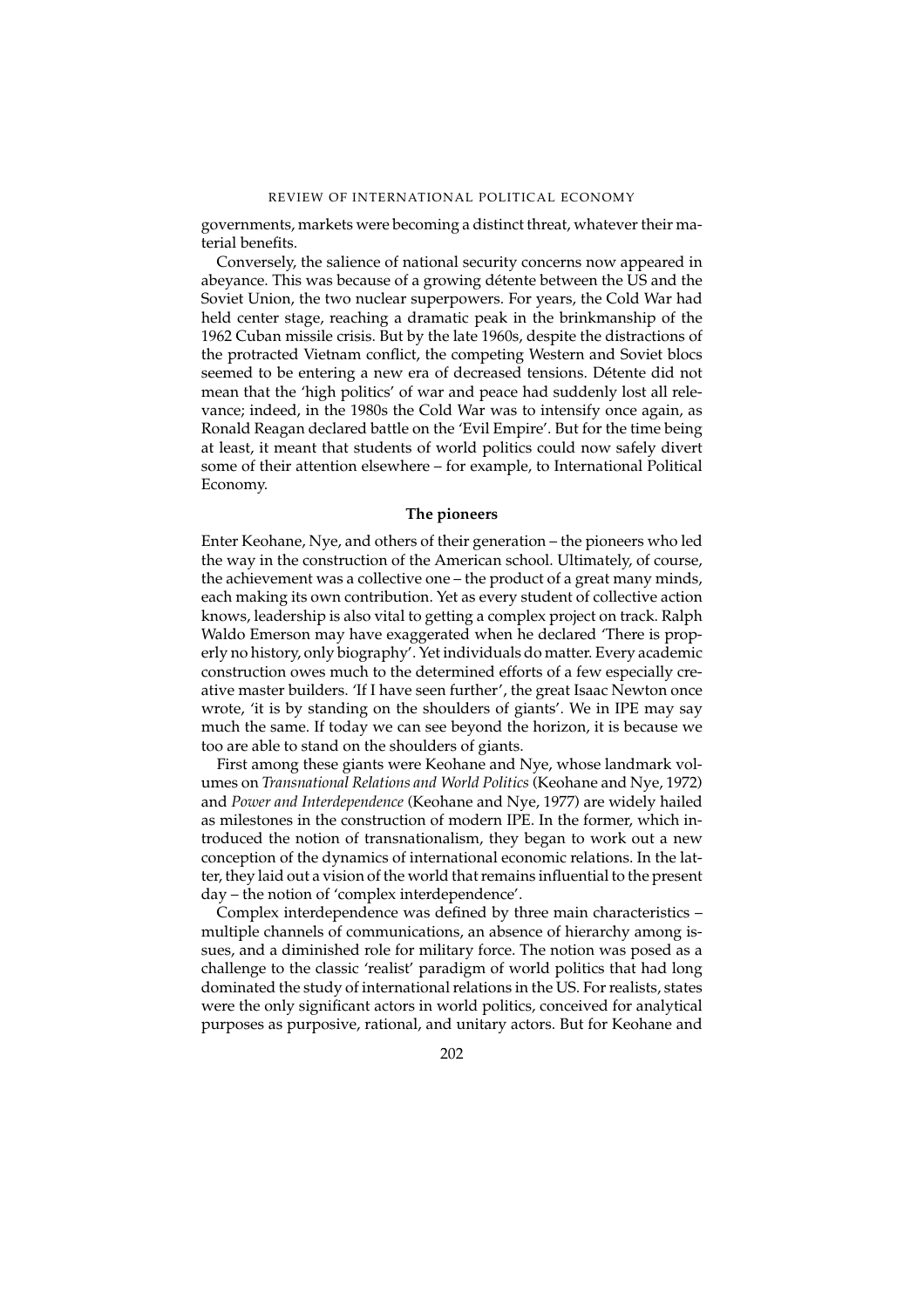Nye, that perspective was becoming increasingly outmoded. Economic interdependence was spawning a growing swarm of transnational actors – individuals and entities whose control of resources and access to channels of communication enabled them, too, to participate meaningfully in political relationships across state lines. Hence, Keohane and Nye maintained, a new way of thinking was needed: a broader paradigm that would explicitly admit the full panoply of relevant actors.

Today we take for granted that interdependence in the world economy can be analyzed in political terms, not just as an economic phenomenon. We also take for granted that patterns of interdependence can be examined by separate issue areas. We do so because, implicitly or explicitly, we all now share the paradigm bequeathed to us by Keohane and Nye – a sense that the three characteristics of complex interdependence define the essential nature of the international system today. The term 'complex interdependence' itself may no longer be particularly fashionable in the IPE literature. Many scholars have forgotten it completely. But the *weltanschauung* it represents is now undeniably a part of the collective unconscious of the field.

Another giant was Robert Gilpin (1975a, b), who was determined to defend the realist tradition. The emergence of transnationalism, Gilpin acknowledged, could not be denied. But that did not mean that realist theory had thus become obsolete. At issue was the nature of the underlying connection between economic and political activity, an age-old question that had long divided scholars of political economy. Does economics drive politics, or vice versa? Three schools of thought could be identified, Gilpin suggested, all drawn from traditional IR theory – liberalism, Marxism, and realism – each offering students of IPE its own distinct 'model of the future'. Liberals and Marxists shared a belief that economics was bound to dominate politics, though of course they differed enormously on whether this was a good or bad thing. Realists, by contrast, retained faith in the power of political relations to shape economic systems. Keohane and Nye, with their paradigm of complex interdependence, could be understood as the latest heirs of liberalism; their approach, widely seen as a new variation on an old theme, was soon given the label 'neoliberal institutionalism'. Gilpin himself, of course, was a barely reconstructed realist.

In response to the new concept of transantionalism, Gilpin sought to spell out the strengths and weaknesses of each of the three schools of thought he identified. His aim was to facilitate clearer and more consistent theorizing about the implications of interdependence. In so doing, he also happened to provide a convenient template for future scholarship. In IPE textbooks today, Gilpin's three 'models' – also referred to as paradigms or perspectives – are still regarded as the logical starting point for most serious discussion, even if then amended or combined in various ways. Few sources even bother any more to credit Gilpin for the taxonomy. Like the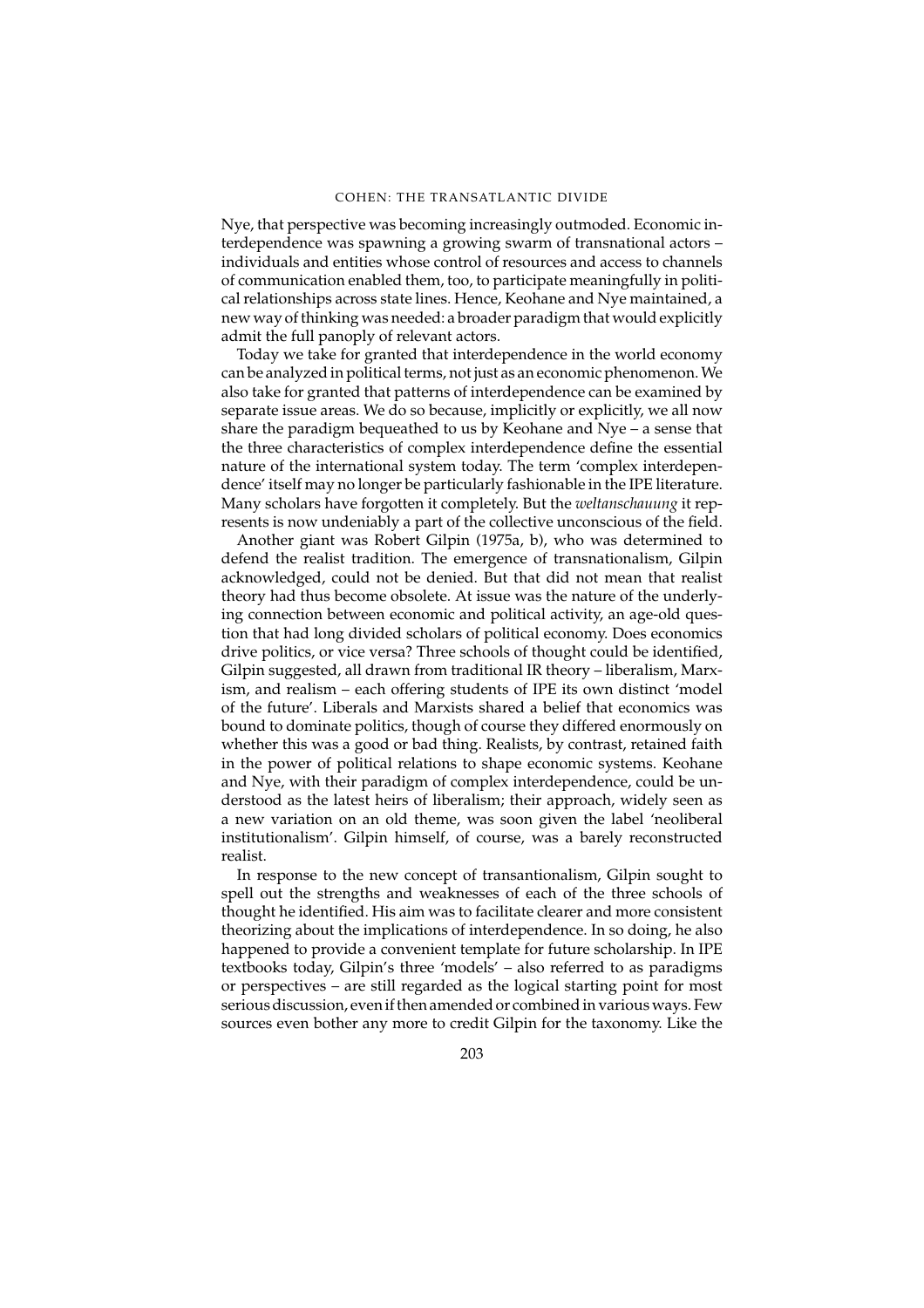notion of complex interdependence, it has simply become an unexamined part of every specialist's toolkit.

From a different direction, Peter Katzenstein (1976, 1978a) made a signal contribution by drawing attention to the domestic political and institutional influences on a state's policy behavior in the world economy. Central was his concept of 'domestic structures', understood to encompass both 'the governing coalitions which define policy objectives and the institutional organization which conditions policy instruments' (Katzenstein, 1978b: 4–5). Katzenstein's aim was to open up the unitary state – to complement the systemic ('outside-in') level of analysis of realism with the domestic ('inside-out') level of analysis more characteristic of comparative politics. It is a measure of his lasting impact that the necessity to include both levels of analysis is now taken for granted in US-style IPE.

And from yet another direction, Stephen Krasner left an impact with his edited volume on *International Regimes* (Krasner, 1983), the new field's first comprehensive exploration of institutions governing global economic relations – what quickly came to be known as regime theory. The stimulus was the apparent decline of American hegemony. Both Gilpin (1975b) and Krasner (1976), as well as the economist Charles Kindleberger (1973), were early exponents of the idea that global economic health was somehow dependent on the presence of a single dominant power – a view that Keohane (1980) later labeled the theory of hegemonic stability. Despite what seemed like an erosion of American power, however, the world economy did not appear rudderless. Could there be forms of patterned cooperation among states that might substitute for hegemony in providing effective system governance? Krasner's volume triggered enormous debate about the role of regimes in world politics and laid the groundwork for decades of study of international institutions.

# **Abdication**

From efforts like these, the American version of IPE was constructed essentially as a branch of political science. The new field did absorb elements of international economics, of course. But for Keohane and Nye and others of their generation, IPE seemed most naturally a logical extension of their interest in IR. As one colleague has suggested to me in private correspondence, Keohane and Nye 'opened the door for scholars with an IR framework to think systematically about international economic relations'. Soon every self-respecting political science department began to reserve a faculty slot or two for specialists. Every political science curriculum began to feature one if not several IPE courses. Textbooks in the field – once a trickle, now a veritable flood – were targeted directly at students of political science.

The critical question is: Why did not economists fight harder for 'ownership' of the field? Had they done so, the construction of the Ameri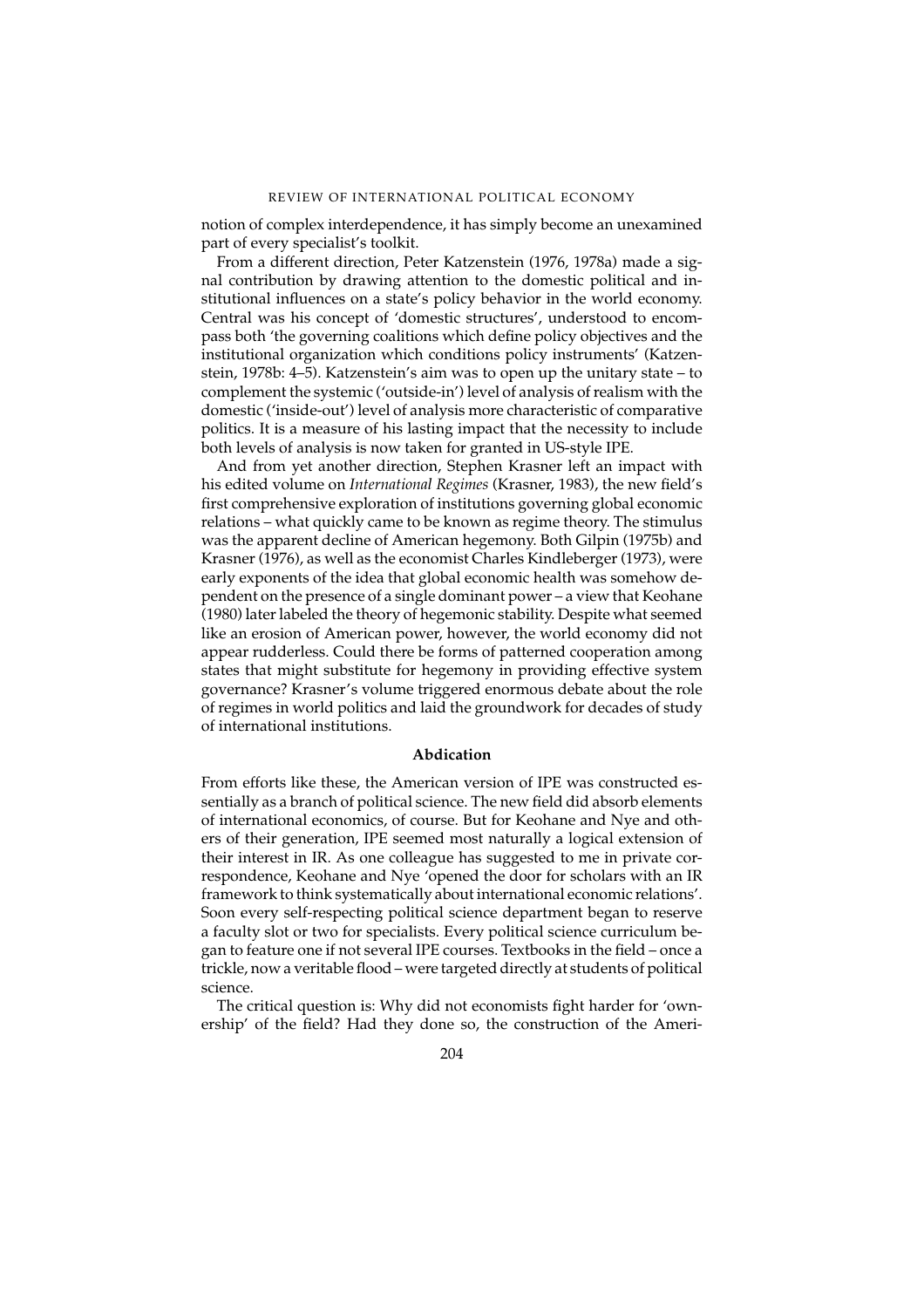can school might have followed a very different trajectory – addressing different questions, offering different answers. The basics might have been defined in another manner altogether.

Economists *were* there at the creation. In fact, most of the field's earliest work in the US was by economists, before the political scientists took over. An early example, dating back to 1948, was Jacob Viner (1948), who sought to explore the relationship between 'power' and 'plenty' as objectives of foreign policy. Twenty years later Richard Cooper published *The Economics of Interdependence* (Cooper, 1968), highlighting the political challenges posed by the growing interdependence of national economies. In 1970, there was *Power and Money*, a short book by Kindleberger (1970) on the growing tension between economic and political activity in an increasingly interdependent world. And in 1971 came economist Raymond Vernon's memorable *Sovereignty at Bay* (Vernon, 1971), which heralded the arrival of the multinational corporation as a key political actor on the world's stage. The period also saw the reissue of a long-neglected study by Albert Hirschman, *National Power and the Structure of Foreign Trade* ([1945] 1969), now rightly regarded as a classic.

Yet once the political scientists arrived on the scene, economists for the most part abdicated. Despite the dramatic changes then occurring in the international environment, the mainstream of the economics profession remained largely indifferent to IPE. The reasons were three-fold: ideological, ontological, and epistemological.

First, there was the chilling effect of postwar anti-communism. Political economy tended to be equated unthinkingly with Marxism or other unacceptable leftist doctrines. By the late 1960s détente was melting the ice of the Cold War, reducing tensions between the nuclear superpowers. But even so, the battle to defend the market system went on  $-$  a battle in which economists inevitably found themselves on the front lines. Political scientists might be called upon to defend the virtues of democracy, but not capitalism. Economists, on the other hand, could not avoid being drawn into the ongoing contest between Marxism and market liberalism. Few American economists at the time had much taste for ideas or arguments that might smack of anti-capitalist sentiment. In any attempt to integrate economic and political analysis, most of the profession saw ideological bias.

Second was a kind of intellectual myopia in the prevailing ontology of economics. Most in the discipline preferred to concentrate on the private sphere, mainly addressing considerations of technical efficiency and economic welfare. Economists were simply not trained to think in terms of the public sphere – the issues of authority and conflict that are inherent in processes of governmental decision making. Nor were they comfortable when confronted with the very political question of distribution – how the economic pie gets divvied up.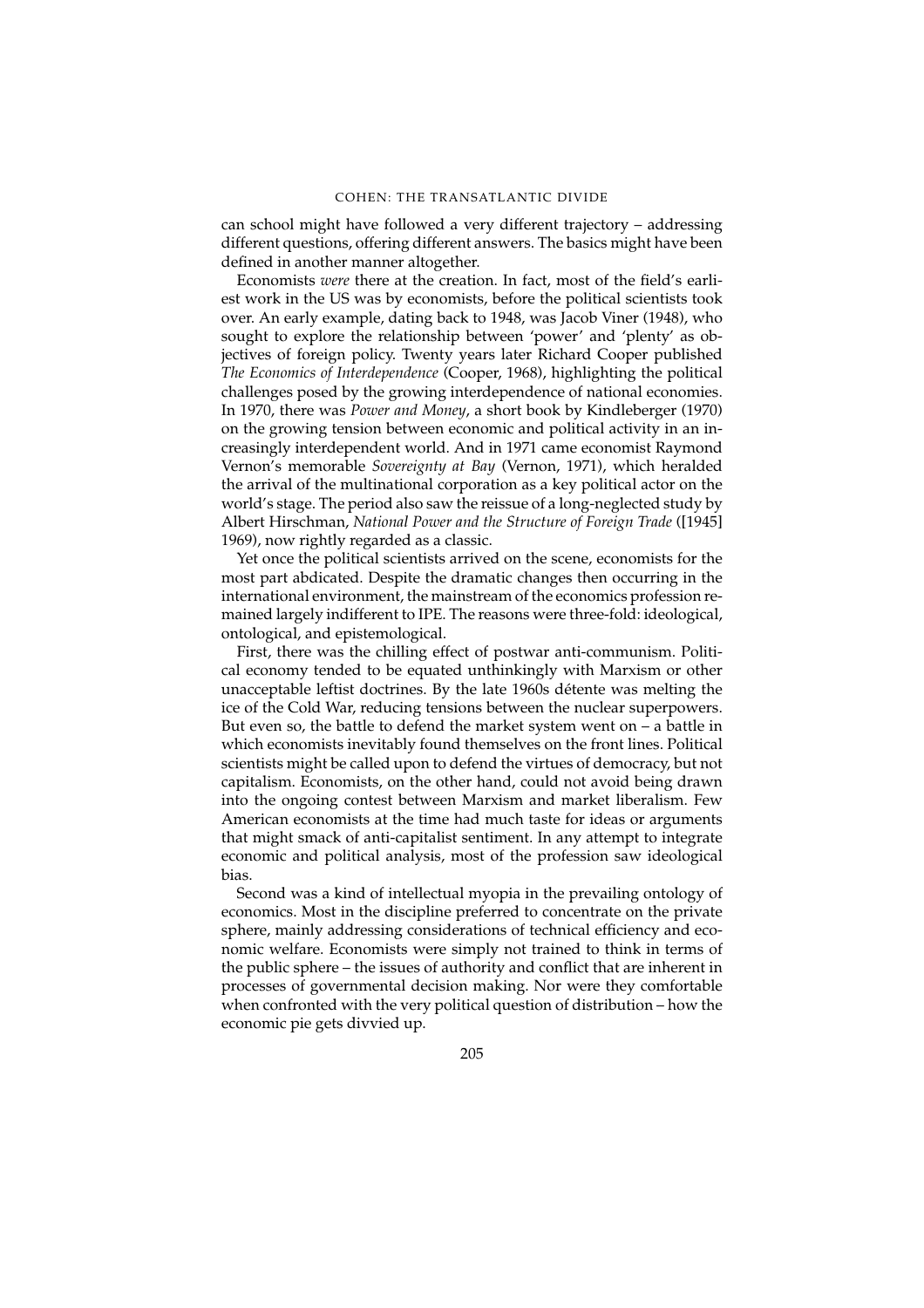This created two blind spots. First, the importance of institutions was discounted. In the 'timeless' analytical framework favored by the mainstream of the profession, political structures, if considered at all, were introduced only as a constraint on economic activity, with underlying power relationships being taken more or less for granted. Neoclassical economics discouraged any interest in questions concerning how rules or norms are created or how over time they might support or undermine different patterns of economic activity. And second, attention was directed to the outcomes of policy rather than to its inputs. The aim of theory was to *evaluate* policy, not *explain* its origins in the give and take of distributional conflict. An old adage has it that politics is like sausage making: You really do not want to know what goes into it. Neoclassical economics took that advice seriously.

Finally, there was resistance to IPE on epistemological grounds. Mainstream economists also were understandably hesitant to take up issues that could not be addressed comfortably using the standard toolkit of neoclassical economics. For a century, especially in the US, the discipline had been growing increasingly abstract, relying ever more on deductive logic and parsimonious theoretical models to pare messy reality down to its bare essentials. The style was reductionist. The aim was to uncover core relationships – 'to predict something large from something small', as economist Harry Johnson once put it (1971: 9).

In this context, political economy seemed to fit like a square peg in a round hole. How was formal analysis to account for the uncertainties of the political process? How could theory model the exigencies of war and peace? How could existing empirical methods cope with seemingly vague notions like power or dependency? Questions like these ran against the grain of the discipline's methodological standards. Thus, mainstream economists could be excused for demurring. As one economist colleague said to me back when IPE was first getting started: 'If I can't quantify it, I'm not interested'. His remark was only partially in jest.

# **An irony**

Yet in the end, who is to say which of the parent disciplines has really taken ownership of IPE in the US? There is a deeper irony here. As the epistemology of the American school has become increasingly standardized, it has come to resemble nothing so much as the methodology of neoclassical economics, featuring the same penchant for positivist analysis, formal modeling, and, where possible, systematic collection and evaluation of empirical data. More and more, what gets published in the US features the same sorts of mathematical and statistical techniques that we have come to expect in economics journals.

Why is this? Puzzling over the trend, which has been evident for years, the economist Vernon once suggested that it might have something to do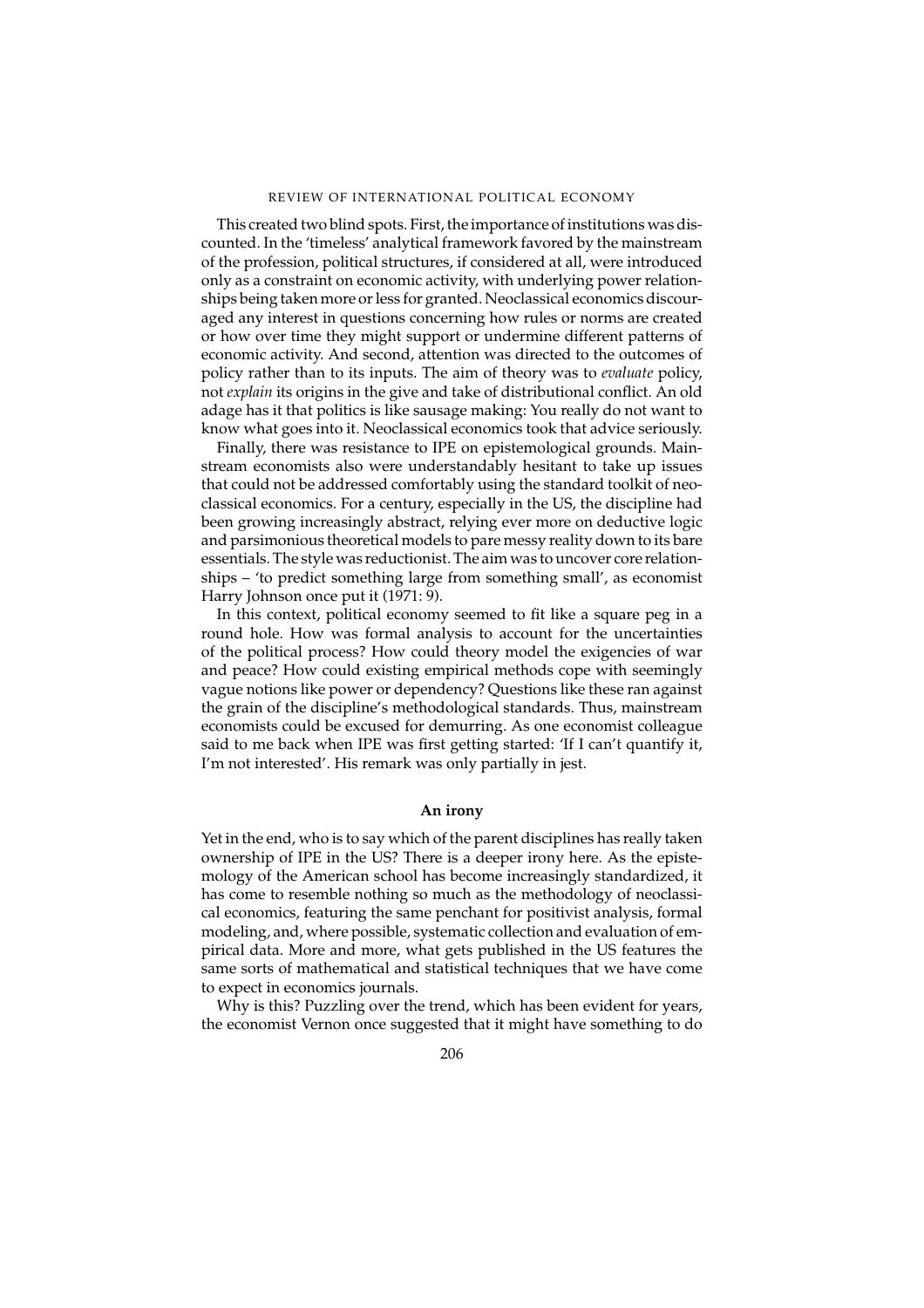with the deceptive accessibility of a reductionist style. 'The ideas that appear to travel most easily between the social sciences are the simpler, more inclusive ideas; and when gauged by the criteria of simplicity and inclusiveness, neoclassical propositions have had a decisive edge' (Vernon, 1989: 443). But there may also be an element of envy involved. Political scientists have an inferiority complex when it comes to economics. Even such notables as Katzenstein, Keohane, and Krasner bow their heads, describing economics as 'the reigning king of the social sciences' (Katzenstein *et al*., 1999: 23). Whether the title is deserved or not, it is certainly true that the methodology of economics now appears to set the standard for what passes for professionalism among social scientists in the US. If today the most highly rated work in the American school of IPE tends to mimic the economist's demanding hard-science model, it may be simply be to demonstrate that the still young field, for all the uncertainties of the political process, is no less capable of formal rigor. Specialists in IPE want respect, too.

An enthusiasm for the methodology of economics is understandable, offering as it does both technical sophistication and intellectual elegance. Who would not like to be able to predict something large from something small? But it is also undeniable that reductionism comes at a price in terms of descriptive reality and practical credibility. On the one hand, the full flavor of life is sacrificed for what one critic calls a 'tasteless pottage of mathematical models' (DeLong, 2005: 128), often wholly unintelligible to a wider public. On the other hand, the true character of life is often caricatured by the implausible assumptions that parsimony demands. The increasing standardization of IPE methods in the US is by no means costless.

Once upon a time, it was possible to joke about the epistemological differences between economics and political science. A political scientist, one quip had it, was someone who thought that the plural for anecdote was data. The economist, by contrast, was someone who might not be able to remember your phone number but was willing to estimate it for you. Today, however, it is clear those differences between the disciplines are rapidly disappearing. Political scientists may feel they still 'own' IPE, and so they do in terms of research agenda. But in terms of methodology – *how* things are studied – the dominant role, in practice, seems to be circling back to economics, a trend that might be described as a kind of 'creeping economism'. Economists, it would appear, may have the last laugh.

# **THE BRITISH SCHOOL**

The origins of the British school could not have been more different. In Britain, two scholars above all are revered for the key roles they played in pioneering the British version of IPE – Susan Strange and Robert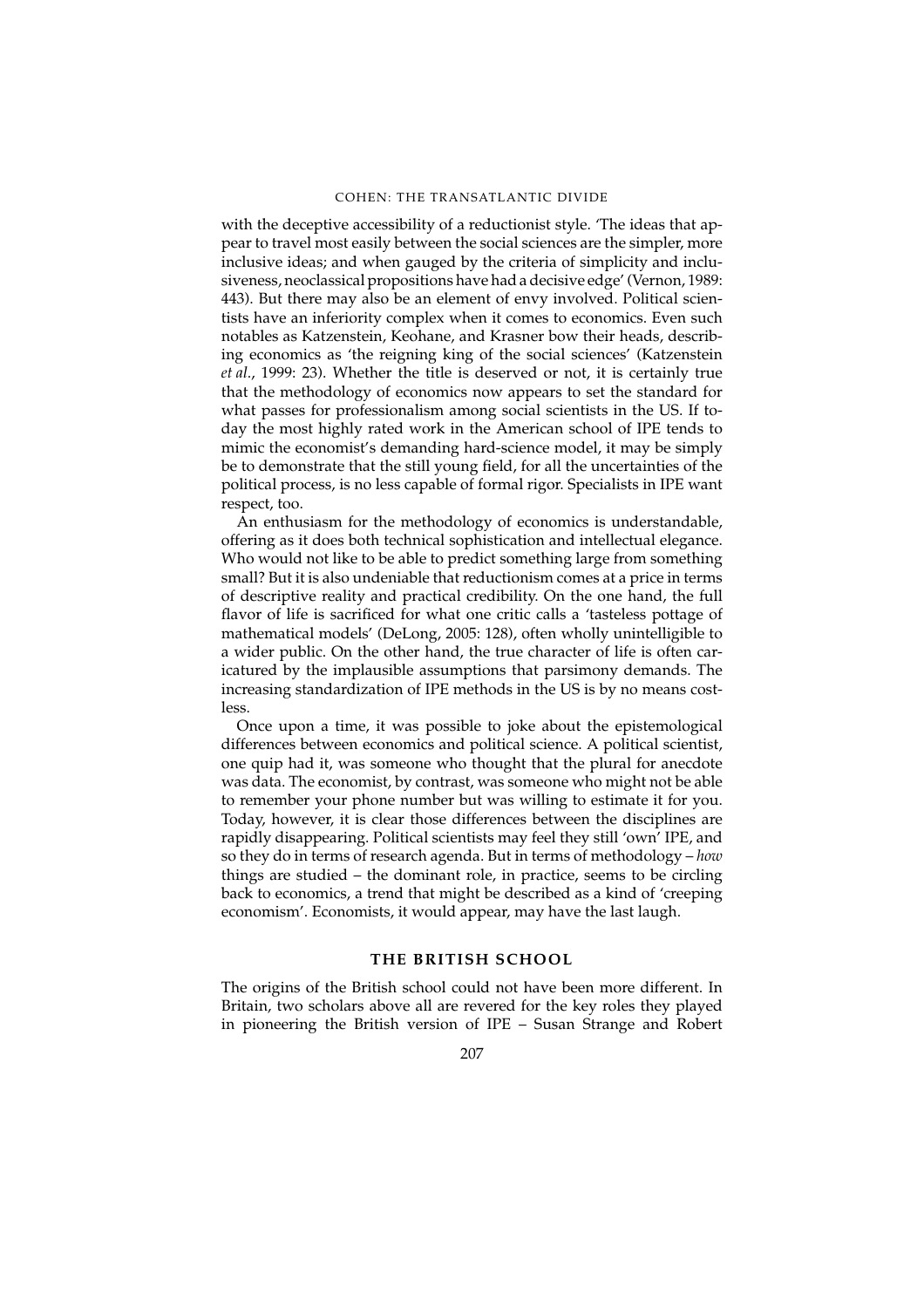Cox. Neither happens to have been trained in political science; nor did either ever seek to complete a PhD. But they too left a stamp that is indelible.

#### **Susan Strange**

First came Susan Strange, whose formal education ended with an undergraduate degree in economics at the London School of Economics, further study being prevented by a little spot of bother called World War II. For many, the moment of IPE's birth came with publication of a seminal article by Strange in 1970 – the provocatively entitled 'International Economics and International Relations: A Case of Mutual Neglect' (Strange, 1970). Provocation was indeed what Strange had in mind. The void between international economics and IR–a 'dialogue of the deaf' – had endured for too long, she declared, leading scholars from both traditions to neglect fundamental changes then occurring in the world economy. A more modern approach to the study of international economic relations was needed – an integrated approach to occupy the crucial 'middle ground' between political and economic analysis. The article was, for all intents and purposes, a manifesto.

For others, IPE's birth came a year later when Strange followed up her own call to action by forming an organized research network, the International Political Economy Group (IPEG). The aim of IPEG, which still exists as a research group within the British International Studies Association, was to bring together scholars, journalists, and policy makers for regular discussions of the world economy. Declares one source flatly: 'Today's field of international political economy can be traced back to 1971, when Susan Strange . . . founded the International Political Economy Group' (Murphy and Nelson, 2001: 393).

Much of what followed was a reflection of Strange's leadership, as she continued to play a role in the construction of IPE in Britain until her untimely death in 1998. In the words of Barry Gills, one of the first editors of the *Review of International Political Economy*: 'She founded IPE as we know it here in Britain and she left a great hole in it when she left' (private correspondence).

In purely theoretical terms, Strange's contributions were limited. Indeed, she always had a suspicion of grand theory. Gills remembers that 'she told me and others in confidence that "I do not consider myself a theorist" but rather someone who was primarily empirical and analytical' (private correspondence). Her aim, according to two colleagues, was not 'to develop a full theory of IPE, but a way of thinking, a framework for thinking' (Tooze and May, 2002: 15). Her long-term theoretical impact is measured less by her own ideas than by the critical role she played in stimulating the ideas of others.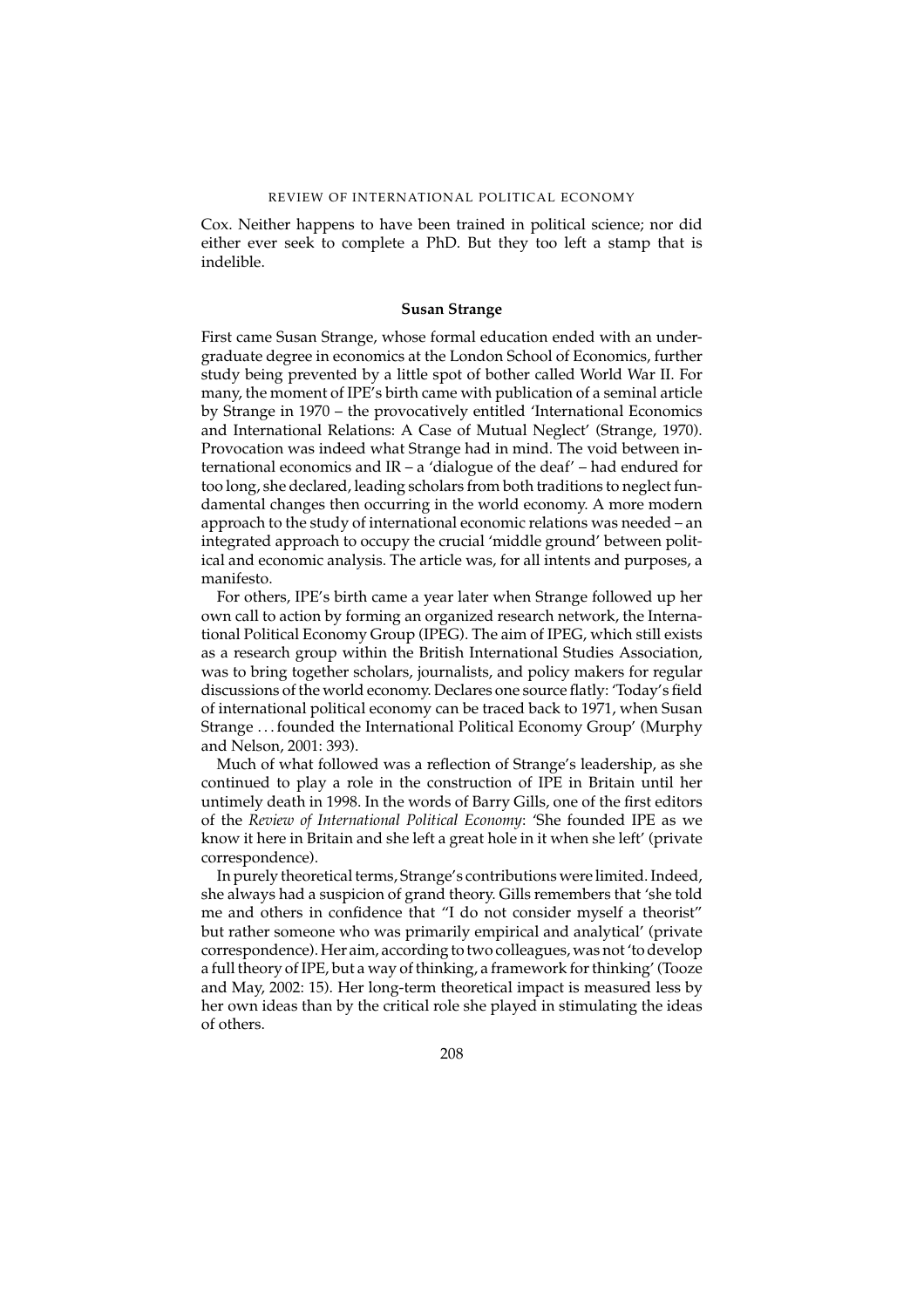Three themes were ever-present in her writings. IPE, she contended, needed to be open intellectually, normative in ambition, and critical in inclination. All three themes quickly became an integral part of the style of the British school.

For Strange, openness meant scholarly ecumenism, a resistance to the disciplinary compartmentalization of the social sciences that had prevailed since the nineteenth century – what she jokingly referred to, with a nod to earlier British history, as the enclosure movement. Leading by example, she freely crossed academic boundaries in pursuit of her scholarly interests. If the problem was a dialogue of the deaf, the solution was to insist on *multidisciplinary* – inclusiveness and eclecticism above all.

The contrast with the American school could not have been greater. For Strange, allowing ownership of IPE to go to the political scientists, as happened in the US, would be a serious error. IR should be viewed as a subset of IPE, she felt, not the other way around:

The whole point of studying international political economy rather than international relations is to extend more widely the conventional limits of the study of politics, and the conventional concepts of who engages in politics, and of how and by whom power is exercised to influence outcomes. Far from being a subdiscipline of international relations, IPE should claim that international relations are a subdiscipline of IPE. (Strange, 1994: 218)

Normative ambition meant engagement with social issues. For Strange, the whole point of intellectual inquiry was to find ways to right the wrongs of the world. Theory could only be judged by its usefulness. Distributional considerations, in particular, were always on her mind, whether speaking of the pursuit of wealth or the pursuit of power. The key question for her was always: *Cui bono?* For whose good? Nor did she shy away from judgments about matters of ethics or equity. For her, scholarship was inseparable from values. IPE should be 'about justice, as well as efficiency: about order and national identity and cohesion, even self-respect, as well as about cost and price' (Strange, 1984: x).

Critical inclination meant a skeptical attitude toward orthodoxy. No one could miss Strange's own impatience with 'The Establishment', as she put it. By nature, she was an iconoclast. Perhaps reflecting her lack of an advanced university degree, she had little but disdain for 'the barons and the top brass' of the academic world (Strange, 1995: 295). A persistent thread running through her long list of publications was a strong distaste for anything that might be regarded as mainstream thinking.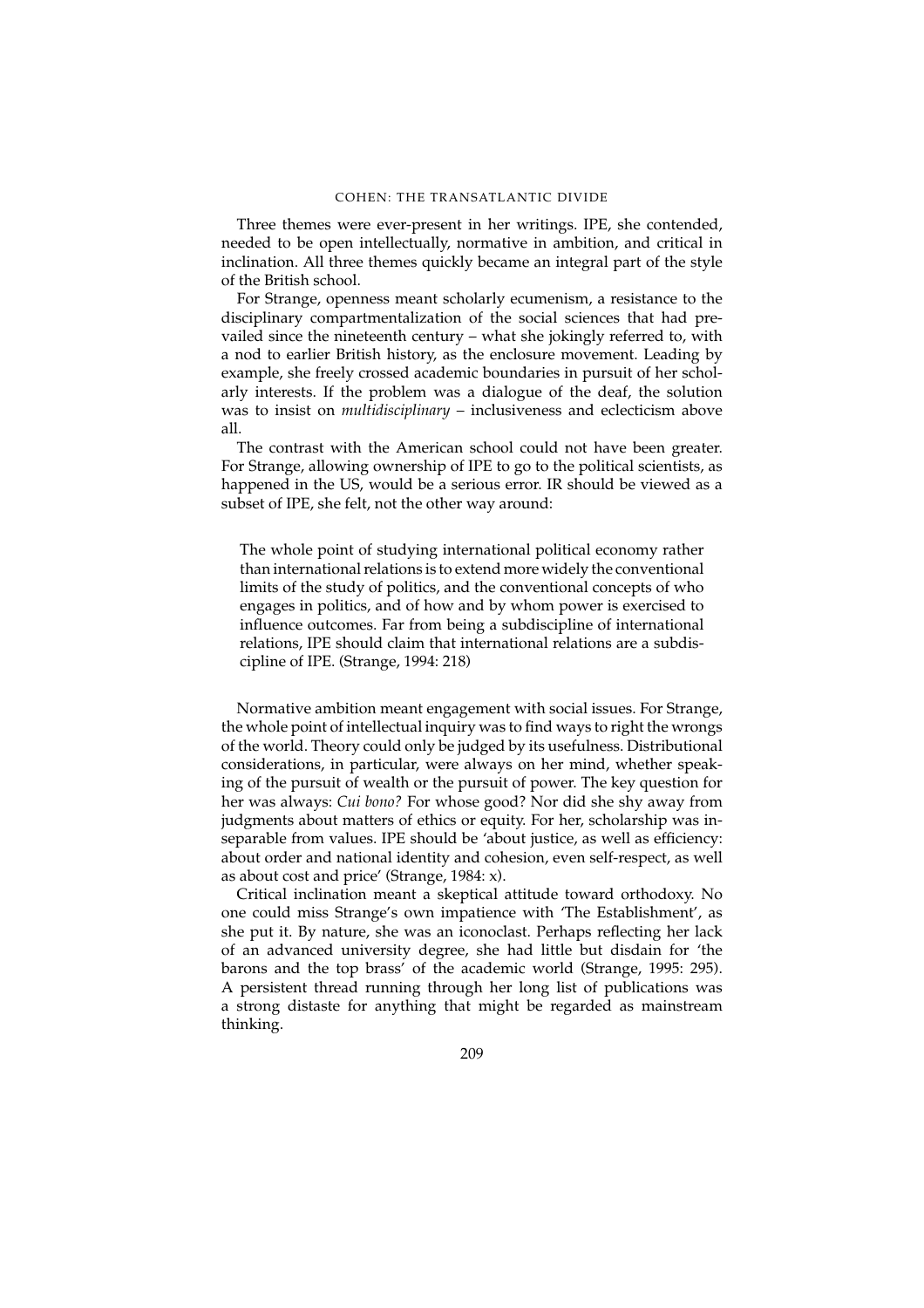#### **Robert Cox**

The other major influence on the British approach came from Robert Cox, a Canadian whose academic studies terminated with a Masters degree in history. Though largely ignored in the US, Cox is revered as second only to Strange in the pantheon of the British school. His ideas on what he called 'the structures that underlie the world' (Cox, 1999: 390) have long inspired British scholars and are widely taught in British universities. His penchant for interpretive historical analysis remains another hallmark of British IPE.

Cox's most memorable publications came in the 1980s, beginning with a 1981 article entitled 'Social Forces, States and World Orders: Beyond International Relations Theory' (Cox, 1981) – a paper that has since attained virtually iconic status among British school scholars – and culminating six years later with a monumental book, *Production, Power and World Order* (Cox, 1987). The changes then occurring in the world economy, these works contended, were profound and needed to be seen in their totality. Much more was involved than merely an increase of economic interdependence. At issue was nothing less than the emergence of a new 'world order', a new historical structure reflecting an expansion and integration of production processes on a transnational scale. And central to it all was a transformative realignment of 'social forces', defined as the main collective actors engendered by the relations of production both within and across all spheres of activity.

How would it all turn out? In assessing future world order prospects, Cox rejected the state-centrism of traditional IR theory. The state could not be analyzed in isolation, he insisted. Historical change had to be thought of in terms of the reciprocal relationship of structures and actors within a much broader conceptualization of international relations, the 'statesociety complex'. Outcomes would depend on the response of social forces. 'International production', he wrote, 'is mobilizing social forces, and it is through these forces that its major political consequences *vis-a-vis `* the nature of states and future world orders may be anticipated' (Cox, 1981: 147). The overriding imperative was to support social forces that would 'bargain for a better deal within the world economy' (Cox, 1981: 151).

In the US Cox has been received coolly, occasionally even with contempt. In part, the rejection can be attributed to Cox's underlying ontology, which places modes of production rather than state relations at the heart of analysis. Cox's emphasis on the 'state-society complex' does not mix well with the state-centrism of mainstream US scholarship. Mostly, however, the rejection reflects frustration with an intellectual approach that is so infuriatingly at variance with contemporary standards of American social science. As Cox himself ruefully conceded, 'an interpretive, hermeneutic, historicist mode of knowledge lends itself to the epithet "unscientific"' (Cox, 1996: 29). His grand eclecticism, dense with historical and institutional detail, simply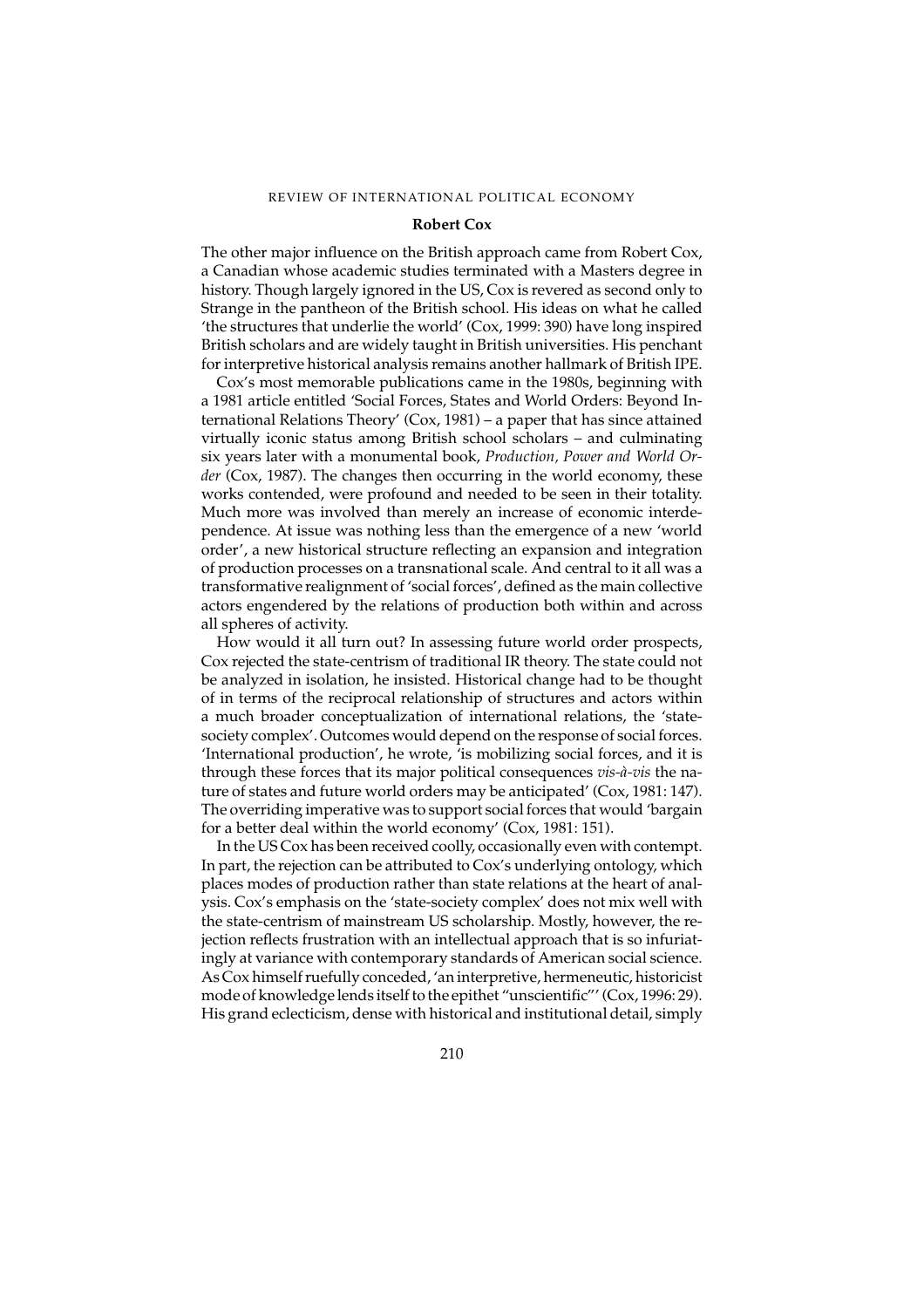does not fit easily with the reductionist epistemology that is favored in US IPE. Because of the high degree of historical contingency in his approach, it is difficult to reduce his insights to a concise set of logical theorems. Because of the lengthy time perspective of his analysis, it is difficult to convert his conclusions into empirically falsifiable propositions. And because of his propensity to mix positivist observation and moral judgments, it is difficult even to assess the fundamental soundness of his reasoning. So rather than engage Cox directly, scholars in the US have found it easier simply to dismiss or ignore him.

In Britain, on the other hand, as well as in other outposts of the British school, Cox's distinctive approach has become a key source of inspiration for younger scholars. 'The work of Robert Cox', remarks one observer, 'has inspired many students to rethink the way in which we study international political economy, and it is fair to say that [his] historical materialism is perhaps the most important alternative to realist and liberal perspectives in the field today' (Griffiths, 1999: 118). Numerous sources cite Cox as the starting point for their own theoretical studies. Stephen Gill and David Law, in an influential paper published in 1989, explicitly build on Cox's dynamics to explain the development of what they described as the structural power of capitalism. 'His analysis of social forces', they contend, 'points to a more comprehensive and flexible approach to the question of structural change than that provided in various mechanistic "modes of economism" in the literature' (Gill and Law, 1989: 475–76). Likewise, Ronen Palan and Barry Gills (1994) credit Cox as a central wellspring for their own 'neostructuralist' agenda in international relations.

Perhaps the ultimate compliment has been paid by Geoffrey Underhill, who describes the study of the state – 'what it is, what it does, and where it fits into Cox's state-society complex' – as '*the* problem of international political economy' (Underhill, 2006: 16; emphasis in the original). Cox, in other words, defines the core problematique of the British school.

#### **Follow the leaders**

But why did Strange and Cox prove so influential? Why, in the end, did the British school follow their lead, diverging so sharply from the American model? Strange's leadership and Cox's broad vision were certainly part of the explanation. Between them, the two opened the door wide to an alternative understanding of the way the world works. But to gain acceptance for their distinctive conception of IPE, they also needed a receptive audience – a critical mass of scholars prepared to heed their message rather than that of Keohane, Nye, and company across the Atlantic. There was nothing inevitable about the way IPE was constructed in Britain.

In fact, the audience turned out to be remarkably broad. An old slogan for an American bread product proclaimed 'You don't have to be Jewish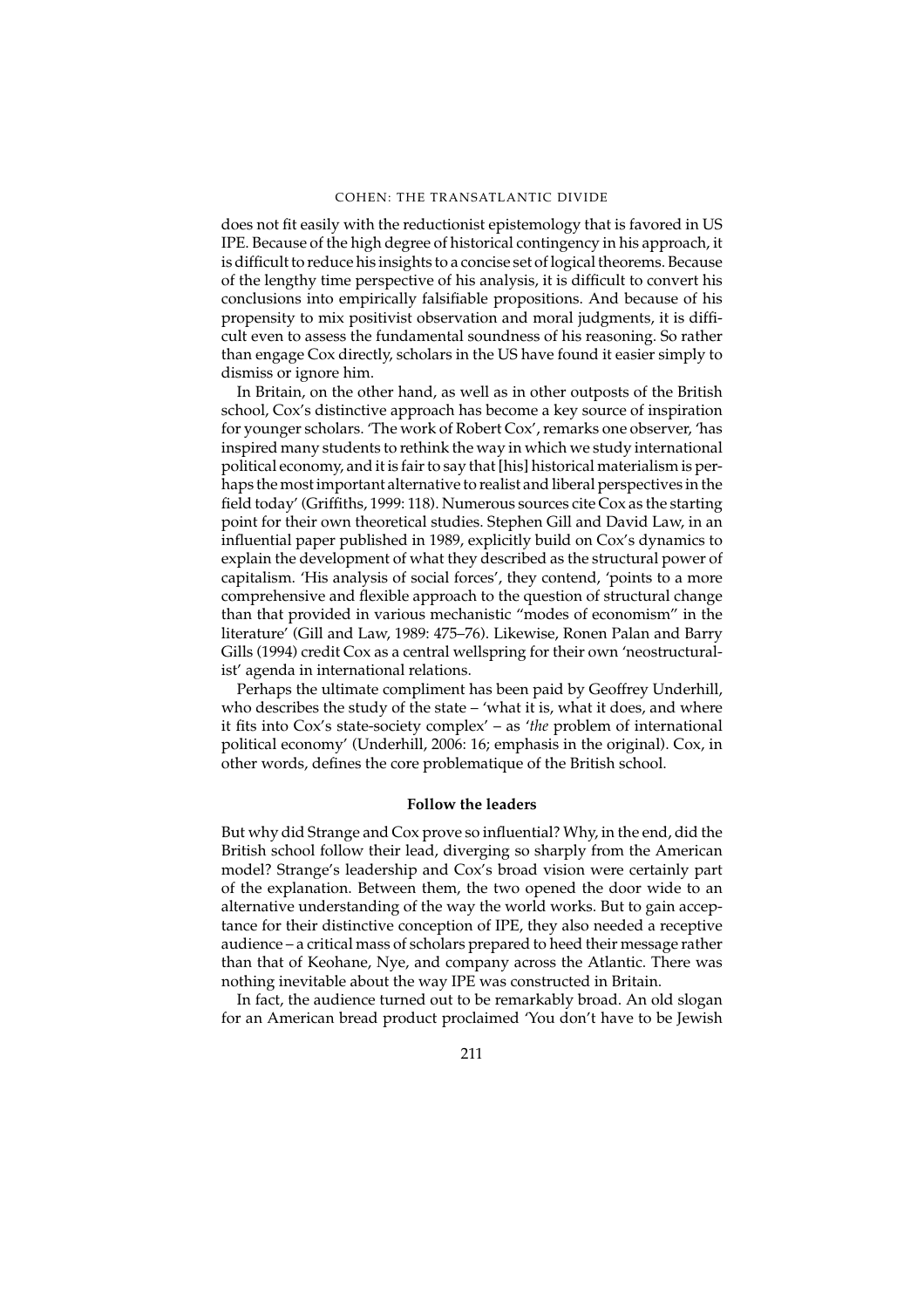to love Levy's Jewish rye'. In Britain, you did not have to be British to be in the British school; indeed, you did not even have to be resident in Britain. Though rooted in geography, the distinction is as much intellectual as territorial. The school of course has included many Britons, but also many outside Britain.

Why was the audience so receptive? Standard explanations point to a basic difference in intellectual culture – broadly, the way international studies traditionally have been approached in British universities as compared with the US. On the American side of the Atlantic, international studies grew up in an environment dominated by the norms of conventional social science, with a particular emphasis on training in quantitative methods. Once IPE was born, it seemed natural for US scholars to channel the infant field's development along similar lines.

In Britain, by contrast, international studies had roots that were spread much more widely, into a variety of other disciplines such as sociology, philosophy, religion, and law. Direct links with political science were weaker, with most universities maintaining a strong institutional separation between IR faculty and others. At Cambridge, international studies were for a long time located in the history faculty. At LSE and some other schools, IR had a department of its own, quite distinct from other disciplines. British academics were already conditioned to think in multidisciplinary and normative terms.

Particularly influential was the so-called English school of international relations, which stressed the existence of a global society that could be studied only in the broadest social and historical terms – an idea, rooted in the classical legal tradition, whose origins could be traced as far back as Hugo Grotius. Built on foundations laid by *inter alia* Hedley Bull (1977), the English school was 'skeptical of the possibility of a scientific study of International Relations', as one sympathetic history puts it (Dunne, 1998: 7). Indeed, resistance to any kind of hard science model was actually a point of some pride among its adherents. Summarizes another survey: 'The epistemological status and methodological principles of English school arguments are left rather obscure' (Linklater and Suganami, 2006: 114). Hence it was no surprise that in Britain IPE might develop in the same open manner. Formal methodology was de-emphasized. Instead, the milieu encouraged what Tooze labeled a 'historical-relativist paradigm . . . drawn from an eclectic mix of factors' (Tooze, 1985: 121).

Historical circumstances also differed sharply on the two sides of the Atlantic. In contrast to the US, the new top dog in the global economy, Britain seemed a spent force–a nation mired in long, painful decline. Once the country had been the proud center of an empire on which the sun never set. Now it feared becoming little more than a collection of sad offshore islands, overshadowed by the newly prosperous economies of the Continent and prone to a seemingly endless streak of financial crises. American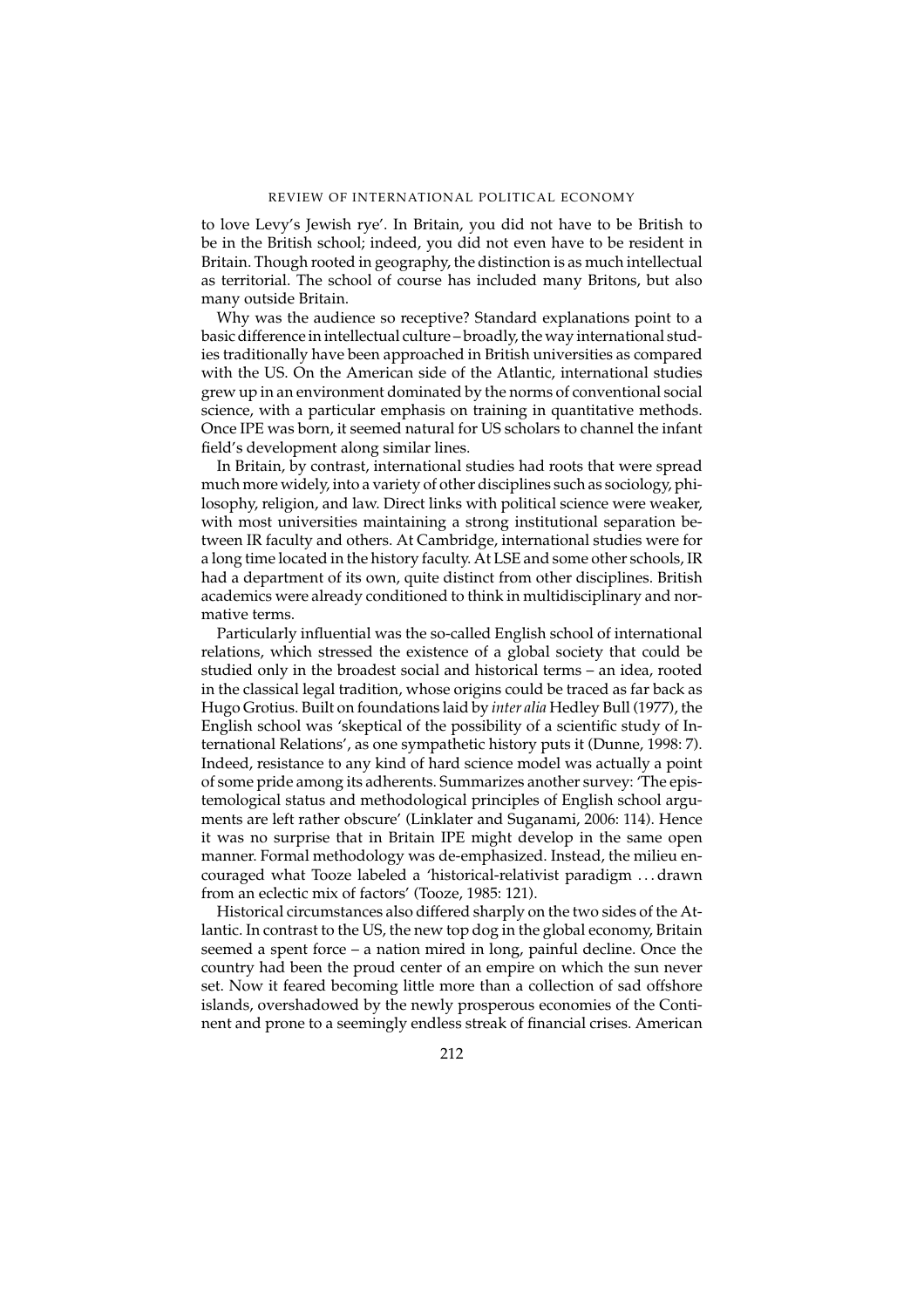scholars understandably accepted the new global order as natural, even desirable. British scholars, by contrast, could be excused for adopting a more jaundiced view of the status quo and a greater openness to alternative perspectives.

But these broad differences were hardly the whole story. There were also other, more specific factors at work. First was a latent anti-Americanism often found in British universities, which helped encourage scholars to define their efforts more in opposition to, rather than in imitation of, American trends of thought. In the jargon of IR theory, British academics were more inclined to balance than bandwagon. Second was a more relaxed attitude toward Marxism or other leftist doctrines, which reinforced a critical disposition toward markets and their consequences. And third was the less formal approach to economic studies in Britain, as compared with the US, which reduced pressures to conform to a demanding set of methodological standards.

Anti-Americanism in British universities, where it existed, involved two intertwined strands. One was geopolitical, concerning America's emergence after World War II as the leader of the Western world. In Britain, now eclipsed as a global power, this rankled. Resentment of US dominance at some level was natural, perhaps even inevitable. (Remember the old wartime line about the Americans – overfed, oversexed, and over here!) Britons, like their counterparts in the anti-war movement in the US, were particularly revolted by America's seeming 'imperialist' war in Vietnam. The other strand was intellectual, concerning the rise of US universities after 1945 to the peak of the world's academic hierarchy, eclipsing the likes of Oxford and Cambridge. American scholars were seen as privileged by their access to the resources of a much wealthier economy. They were also thought to be unduly influenced by the foreign-policy concerns of a hegemonic power.

These strands came together to encourage resistance to any new scholarly fashion emanating from the other side of the pond. Strange, with her marked ambivalence about America, first helped to set the pattern. In some ways, she truly admired the US – the only country, she once noted, where you can buy a T-shirt emblazoned with her favorite slogan, 'Question Authority' (Strange, 1995: 295). As Keohane has accurately noted, 'She loved the openness and irreverence of American society . . . . In a sense, she was by instinct and temperament a woman of the American West' (Keohane, 2000: xiv). Yet this did not stop her from being offended by what she perceived as the selfishness of US power and the arrogance of American academics, whom she attacked with unrestrained glee. In one famous essay, Strange compared her US counterparts to those medieval scholastics who, in their superstitious ignorance, imagined dragons lurking beyond Europe's western horizon (Strange, 1983). In another, she publicly challenged a respected American professor to 'wake up' and face the facts (Strange, 1994).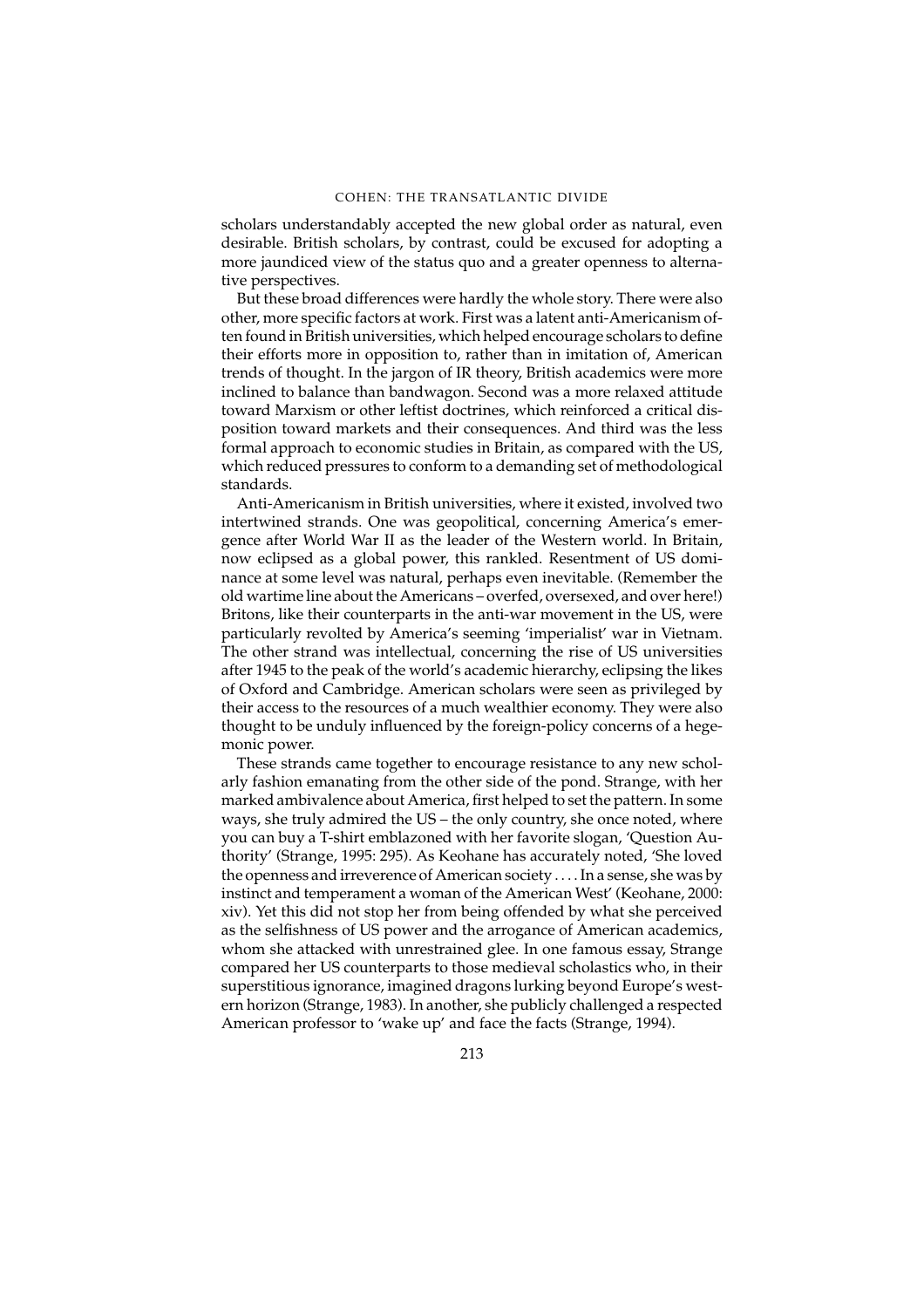Jibes like these found a ready audience among British academics, many of whom were understandably eager to create an alternative to what Murphy and Tooze describe as the 'self-identified U.S. "supremacy" in the scholarly fields of international relations and IPE' (Murphy and Tooze, 1991: 17). As one admiring source puts it, Strange's 'stinging criticism of US intellectual trends provided room for British scholars and students to ask different types of questions and use different methodologies from their US counterparts' (O'Brien and Williams, 2004: 28). It might be an exaggeration to suggest that the British school defined itself simply by its opposition to US thinking. But that would not be entirely inaccurate, either. Even for its sympathizers, the British school's hostile attitude toward scholarship on the other side of the Atlantic has long been one of its chief sources of inspiration. In the words of Murphy and Nelson: 'The success of British school IPE is relatively easy to explain. American hegemony and the hegemony of [American] school IPE created opportunities for those who opposed either or both projects' (Murphy and Nelson, 2001: 405).

Attitudes toward Marxism or other leftist doctrines, by contrast, were far more relaxed than in the US, where most academics were wary of anything that might seem tainted by socialist sympathies. Hence, there was less inclination in Britain to resist a new field of study that could possibly smack of anti-capitalist sentiment. Quite the contrary, in fact. Skepticism regarding markets and their consequences was much more acceptable there than it was in America. After all, was not Britain where many fashionable leftist doctrines, such as Fabianism, had first developed? Was not one of the country's two biggest political parties avowedly socialist in intent? Opposition to the allegedly oppressive nature of markets came easy – especially markets as allowed to operate in the US. Scholars needed little prodding to look for the politics in economic relations; nor did they find it difficult to heed the call to make fundamentally moral judgments on matters of public concern.

Least of all did British academics require any encouragement to question authority. Critical theory, challenging orthodoxies of all kinds, has long found a comfortable home in the country's universities. Though divided over issues of ontology and epistemology, most versions of critical theory converge on a revisionist critique of modern capitalism. At the core of critical theory is a heretical disposition that many scholars found easy to carry over into the new field of IPE, making an 'oppositional frame of mind' a key element of British school discourse. Indeed, many in the school, one source suggests, might actually prefer to see their version of the field called, simply, Critical IPE (Murphy and Nelson, 2001: 394). Another source, using a biological metaphor, amusingly defines the 'diverse critical species that comprise the genus' of the British school as *Querimonia*, in contrast to the rationalist species *Ratiosuarus rex* that we know as the American school (Dickins, 2006: 480).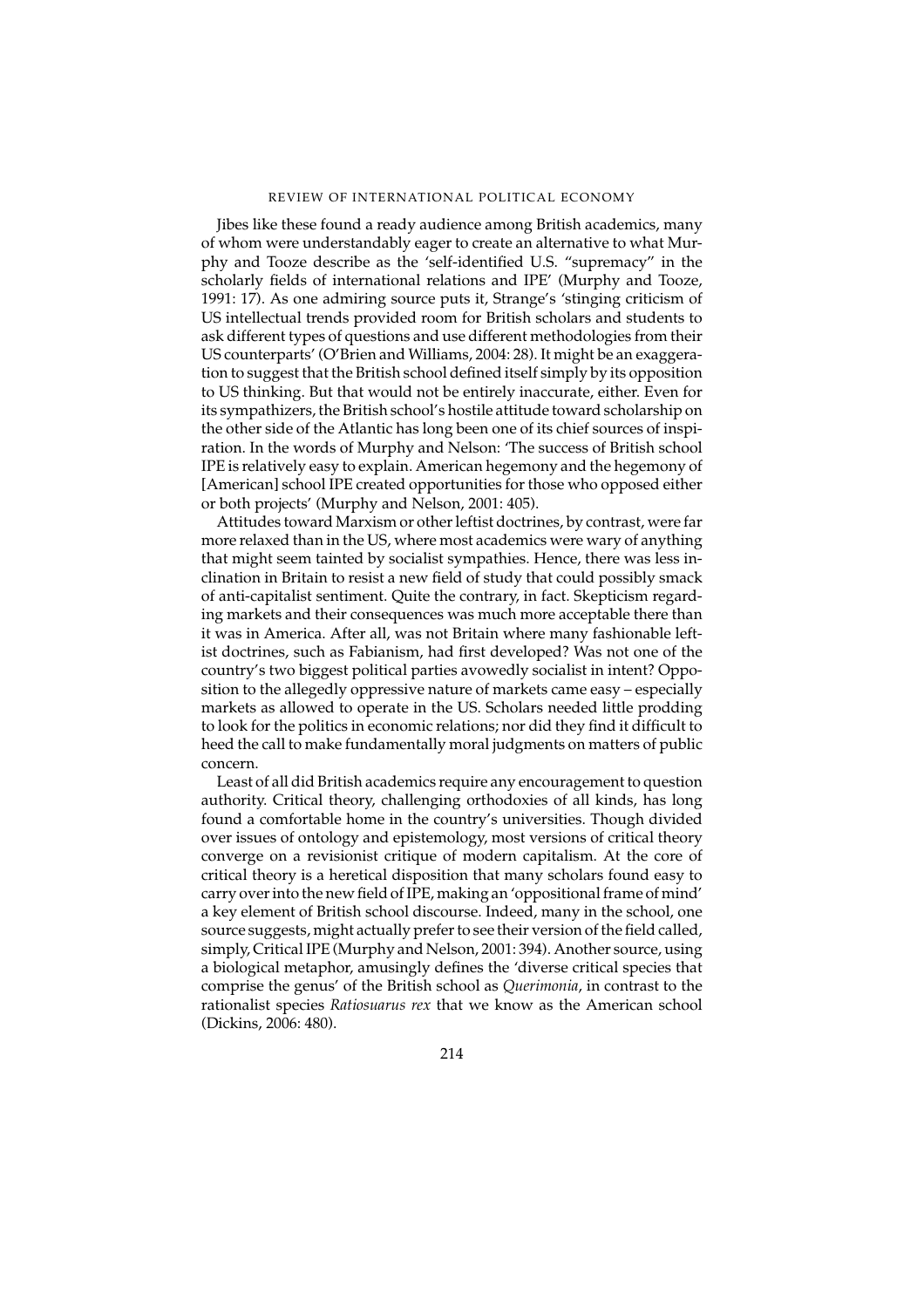Finally, there was the difference in the British approach to economic studies, which was far less abstract than in the US. As compared with the way that the economics discipline was developing in the US, there was still much less emphasis on reductionism in Britain and certainly less reliance on numeracy. British economists still wrote with words. (Joked an American economist, 'That's what we call ambiguity'.) Typically they also remained more inclusive in their analysis, sensitive to the role of institutions and history; many British universities, including LSE, even had a separate Department of Economic History, counting among their faculty some of the best known economists in the land. Thus, as the infant field of IPE developed, there was correspondingly less pressure to conform to a highly demanding positivist or empiricist epistemology. Professional status did not require sacrificing detail for parsimony. Scholarship could be every bit as eclectic as Strange and Cox were suggesting.

#### **Another irony**

In all this there is another irony. When Strange began her campaign for a more modern approach to the study of the world economy, her aim was to end a dialogue of the deaf – the mutual neglect of two self-contained academic traditions. That battle is now won. IPE has become a recognized field of study. Yet the new school that was born in Britain has not only evolved in a manner quite different from that of its American counterpart. It has also grown apart. In effect, a new dialogue of the deaf has emerged – a new case of mutual neglect of two academic traditions. In the words of one keen observer: 'US-based and British school IPE have . . . evolved largely separately from each other, identified little with one another as parts of the same enterprise, and spoken largely to their own audiences rather than to each other' (Phillips, 2005: 12). The two schools have diverged on even the most basic questions of ontology and epistemology.

A new dialogue of the deaf was surely not what Strange had in mind. Her own inclination, true to her convictions about US academia, was to blame it all on the Americans. Three years before her death, she suggested that US scholars needed a hearing aid. Americans, in her words, are 'deaf and blind to anything that's not published in the U.S.A.' (Strange, 1995: 290). Unfortunately, there is some truth to that, as a recent survey of IPE curricula in US universities testifies. As the survey concludes: 'Frankly, American international political economy could benefit from becoming a little less American and a little more international' (Paul, 2006: 733). But that is hardly the whole truth. Arguably, Strange too might be said to bear a good part of the responsibility, owing to the vigor of her entrepreneurial efforts. One can doubt that she or Cox meant to help create a new case of mutual neglect. Nonetheless, that is what we now have.

215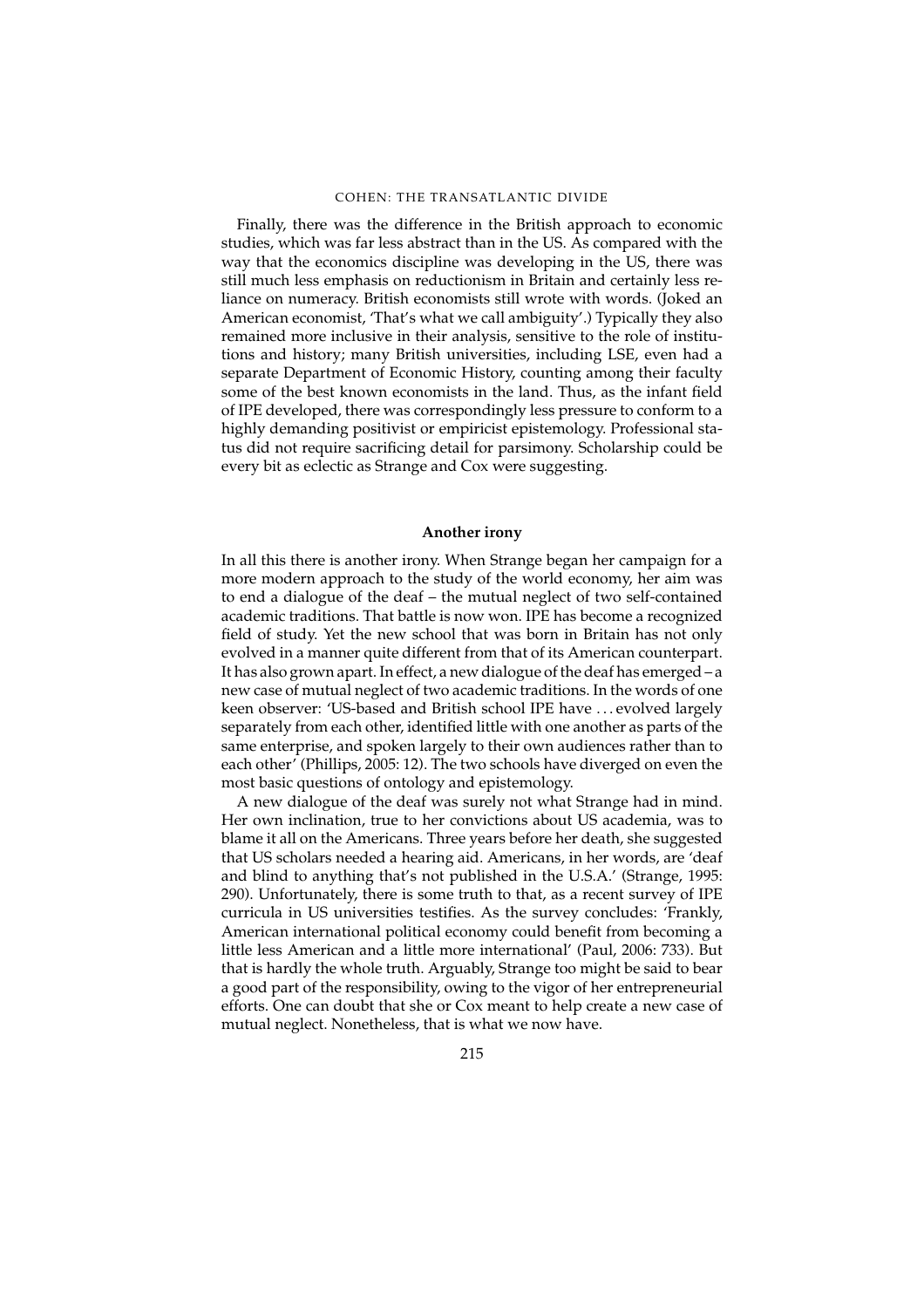#### **A MEETING OF THE MINDS?**

None of this is meant to suggest that one of the two schools is somehow 'better' or 'worse' than the other. Any such comparison would obviously be invidious. The relationship between the two constructions is more akin to Akira Kurosawa's 1950 film *Rashomon*, where the same basic story was recalled in vastly different ways by separate narrators. Here the story is the interaction of economics and politics in international relations. The American school tells it one way; the British school, another. Despite what many on either side of the Atlantic might argue, neither is inherently superior.

Quite the contrary, in fact. In practice, the two schools complement each other neatly, the strengths of one largely balancing weaknesses of the other. The American school may take justifiable pride in its allegiance to the demanding principles of positivism and empiricism. But arguably it may also be reproached for its narrow preoccupation with scientific method and its disdain for normative work. Scholars in the US style, absorbed with mid-level theory building, are frequently insular in their intellectual interests and indifferent in their research to matters of equity or justice. Radical new ideas tend to be discouraged by the need to demonstrate careful methodological rigor. History and social context take a back seat to the parsimony of abstract, deductive logic.

Scholars in the British style, by contrast, help to compensate for such shortcomings with their intellectual ecumenism and their critical attitude toward orthodoxy. The British school may be fairly criticized for its less rigorous approach to theory building and testing, which makes generalization difficult and cumulation of knowledge virtually impossible. But the British school may also legitimately claim to make a useful contribution by opening discourse to a wider range of insights and by highlighting the normative element in scholarly inquiry. The more open range for research permits consideration of grander issues of social transformation and historical change. Each school adds value in its own way.

Can there ever be a meeting of the minds? The task is not easy. On neither side is there much tolerance for the preferences of the other. For the American school, the British school's 'historical-relativist paradigm' and normative pretensions represent a betrayal of basic principles of scientific research. For the British school, the American school's pursuit of objectivity and universal truth is hopelessly chimerical, an impossible dream. Scholars working in the US style dismiss the likes of Strange and Cox as too eclectic, perhaps even too eccentric, to be taken seriously. Scholars working in the British style dismiss the likes of Keohane, Krasner *et al*. as too limited in their vision to help us think outside the box. Each side is more comfortable confining discourse to its own faction, where there is more consensus on underlying assumptions. Over time, as prejudices have been confirmed and reinforced, the gap between the two schools has simply grown ever wider.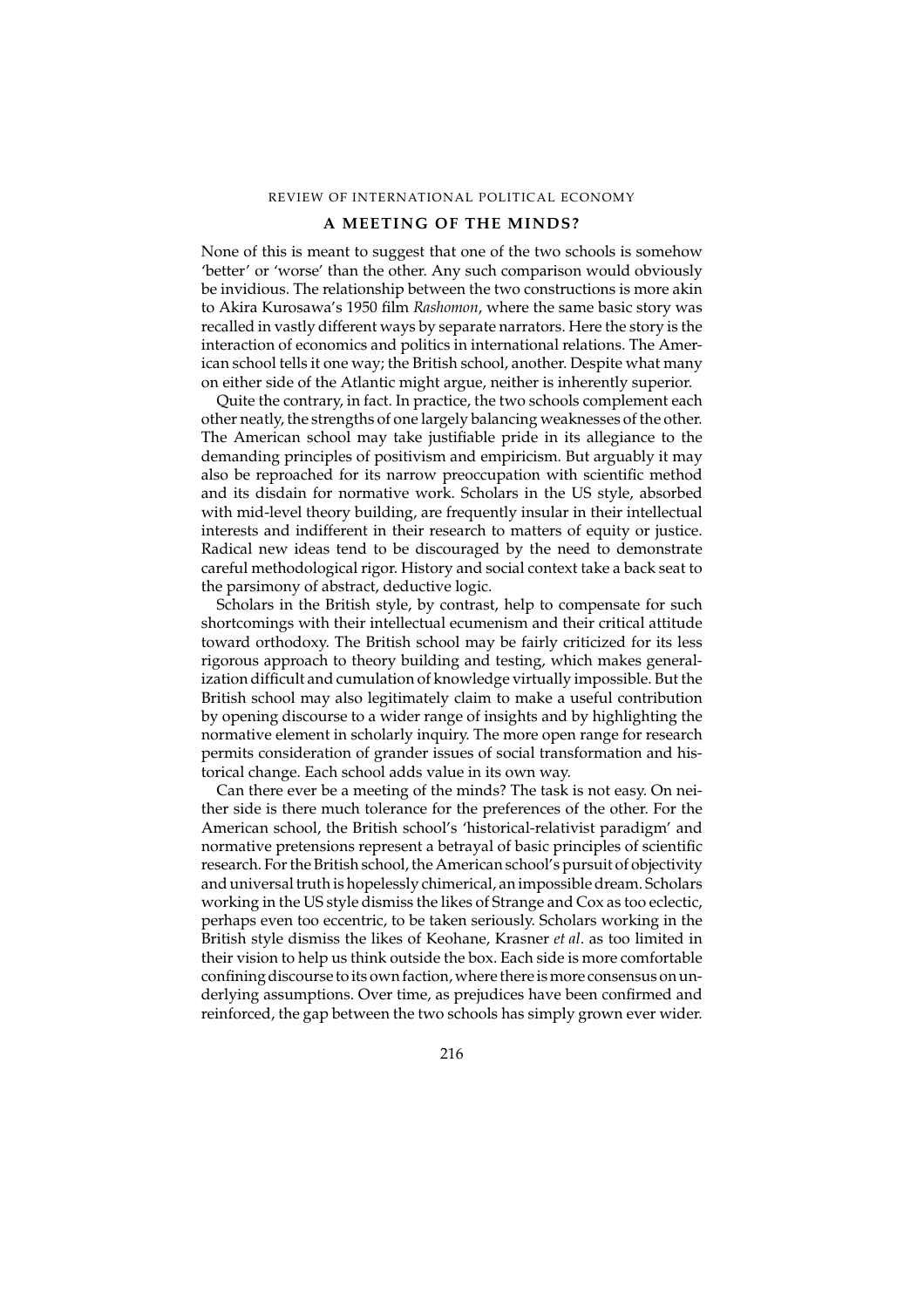Yet, ultimately, room exists for compromise, perhaps even synthesis. Since the two schools are so complementary, why not seek to take the best from both, for their mutual gain? The American school could learn much from the British sides's broad multidisciplinarity, which helps to import useful new insights from other academic specialties. US-style IPE could benefit from a little more ambition, to move beyond the limitations of midlevel theory. The British school, conversely, could learn much from the American side's more rigorous methodologies, which help bring consistency and coherence to theoretical analysis. British-style IPE could benefit from a little less ambition, to temper the temptation to be overly ecumenical.

In short, the two sides need to talk to each other more, to overcome the factionalism that currently divides the IPE community. Nothing would be better for the health of the field in the future.

#### **REFERENCES**

- Brown, Christopher (2001) ' "Our side?" Critical theory and international relations', in R. Wyn Jones (ed.), *Critical Theory and World Politics*, Boulder, CO: Lynne Rienner, pp. 191–204.
- Bull, Hedley (1977) *The Anarchical Society*, New York: Columbia University Press.
- Cooper, Richard N. (1968) *The Economics of Interdependence: Economic Policy in the Atlantic Community*, New York: McGraw-Hill.
- Cox, Robert W. (1981) 'Social forces, states and world orders: Beyond international relations theory,' *Millennium*, 10(2): 126–55.
- Cox, Robert W. (1987) *Production, Power, and World Order: Social Forces in the Making of History*, New York: Columbia University Press.
- Cox, Robert W. (1996) 'Influences and commitments,' in Robert W. Cox with Timothy J. Sinclair, *Approaches to World Order*, New York: Cambridge University Press, pp. 19–38.
- Cox, Robert W. (1999) 'Conversation,' *New Political Economy*, 4(3): 389–98.
- DeLong, J. Bradford (2005) 'Sisyphus as social democrat: The life and legacy of John Kenneth Galbraith,' *Foreign Affairs*, 84(3): 126–30.
- Dickins, Amanda (2006) 'The evolution of international political economy,' *International Affairs*, 82(3): 479–92.
- Dunne, Timothy (1998) *Inventing International Society: A History of the English School*, Basingstoke: Macmillan.
- Gill, Stephen and David Law (1989) 'Global hegemony and the structural power of capital,' *International Studies Quarterly*, 33(4): 475–99.
- Gilpin, Robert (1975a) 'Three models of the future,' in C. Fred Bergsten and Lawrence B. Krause (eds), *World Politics and International Economics*, Washington, DC: Brookings, pp. 37–60.
- Gilpin, Robert (1975b) *U.S. Power and the Multinational Corporation*, New York: Basic Books.
- Griffiths, Martin (1999) *Fifty Key Thinkers in International Relations*, New York: Routledge.
- Hermann, Margaret (1998) 'One field, many perspectives: Building the foundations for dialogue,' *International Studies Quarterly*, 42(4): 605–24.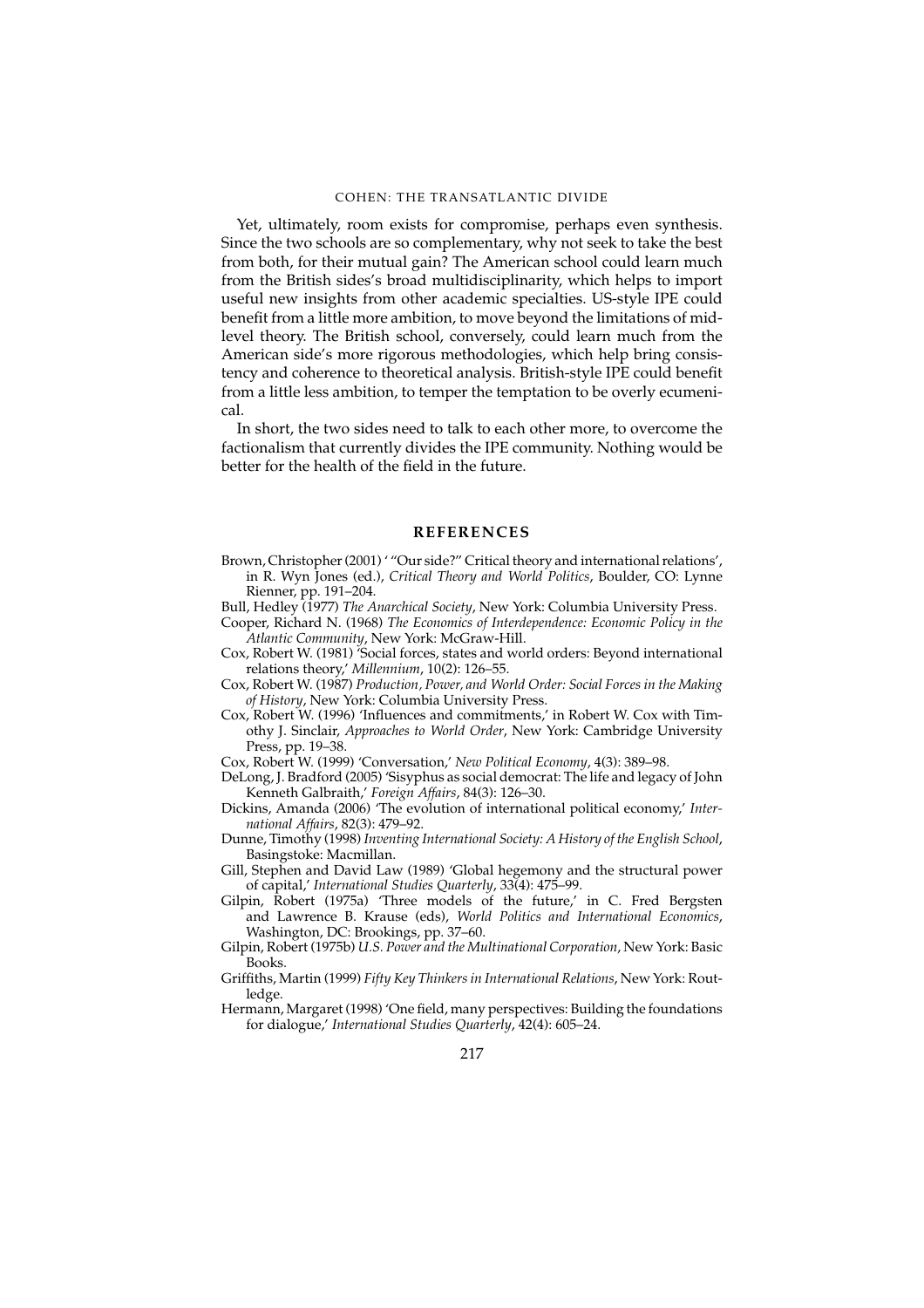- Hirschman, Albert O. [1945] (1969) *National Power and the Structure of Foreign Trade*, Berkeley and Los Angeles: University of California Press.
- Johnson, Harry G. (1971) 'The Keynesian revolution and the Monetarist counterrevolution', *American Economic Review*, 61(2): 1–14.
- Katzenstein, Peter J. (1976) 'International relations and domestic structures: Foreign economic policies of advanced industrial states,'*International Organization*,  $30(1): 1-45.$
- Katzenstein, Peter J. (ed.) (1978a) *Between Power and Plenty: Foreign Economic Policies of Advanced Industrial States*, Madison, WI: University of Wisconsin Press.
- Katzenstein, Peter J. (ed.) (1978b) 'Introduction: Domestic and international forces and strategies of foreign economic policy,' in *Between Power and Plenty: Foreign Economic Policies of Advanced Industrial States*, Madison, WI: University of Wisconsin Press, pp. 3–22.
- Katzenstein, Peter J., Robert O. Keohane and Stephen D. Krasner (eds) (1999) '*International Organization* and the Study of World Politics,' in *Exploration and Contestation in the Study of World Politics*, Cambridge, MA: MIT Press, pp. 5–45.
- Keohane, Robert O. (1980) 'The theory of hegemonic stability and changes in international economic regimes, 1967–1977,' in Ole R. Holsti, Randolph M. Siverson and Alexander L. George (eds), *Change in the International System*, Boulder, CO: Westview Press, pp. 131–62.
- Keohane, Robert O. (2000) 'Foreword,' in Thomas C. Lawton, James N. Rosenau and Amy C. Verdun (eds), *Strange Power: Shaping the Parameters of International Relations and International Political Economy*, Aldershot, UK: Ashgate, pp. ix–xvi.
- Keohane, Robert O. and Joseph S. Nye, Jr. (eds) (1972) *Transnational Relations and World Politics*, Cambridge, MA: Harvard University Press.
- Keohane, Robert O. and Joseph S. Nye, Jr. (eds) (1977) *Power and Interdependence: World Politics in Transition*, Boston: Little, Brown.
- Kindleberger, Charles P. (1970) *Power and Money: The Politics of International Economics and the Economics of International Politics*, New York: Basic Books.
- Kindleberger, Charles P. (1973) *The World in Depression 1929–1939*, Berkeley and Los Angeles: University of California Press.
- Krasner, Stephen D. (1976) 'State power and the structure of international trade,' *World Politics*, 28(3): 317–47.
- Krasner, Stephen D. (ed.) (1983)*International Regimes*,Ithaca, NY: Cornell University Press.
- Krasner, Stephen D. (1996) 'The accomplishments of international political economy,' in Steve Smith, Ken Booth and Marysia Zalewski (eds), *International Theory: Positivism and Beyond*, New York: Cambridge University Press, pp. 108– 27.
- Lake, David A. (2006) 'International political economy: A maturing interdiscipline,' in Barry R. Weingast and Donald A. Wittman (eds), *The Oxford Handbook of Political Economy*, New York: Oxford University Press, pp. 757–77.
- Linklater, Andrew and Hidemi Suganami (2006) *The English School of International Relations: A Contemporary Reassessment*, New York: Cambridge University Press.
- Murphy, Craig N. and Douglas R. Nelson (2001) 'International political economy: A tale of two heterodoxies,' *British Journal of Politics and International Relations*, 3(3): 393–412.
- Murphy, Craig N. and Roger Tooze (eds) (1991) 'Getting beyond the "Common Sense" of the IPE orthodoxy,' in *The New International Political Economy*, Boulder, CO: Lynne Rienner, pp. 11–31.
- O'Brien, Robert and Marc Williams (2004) *Global Political Economy: Evolution and Dynamics*, New York: Palgrave Macmillan.